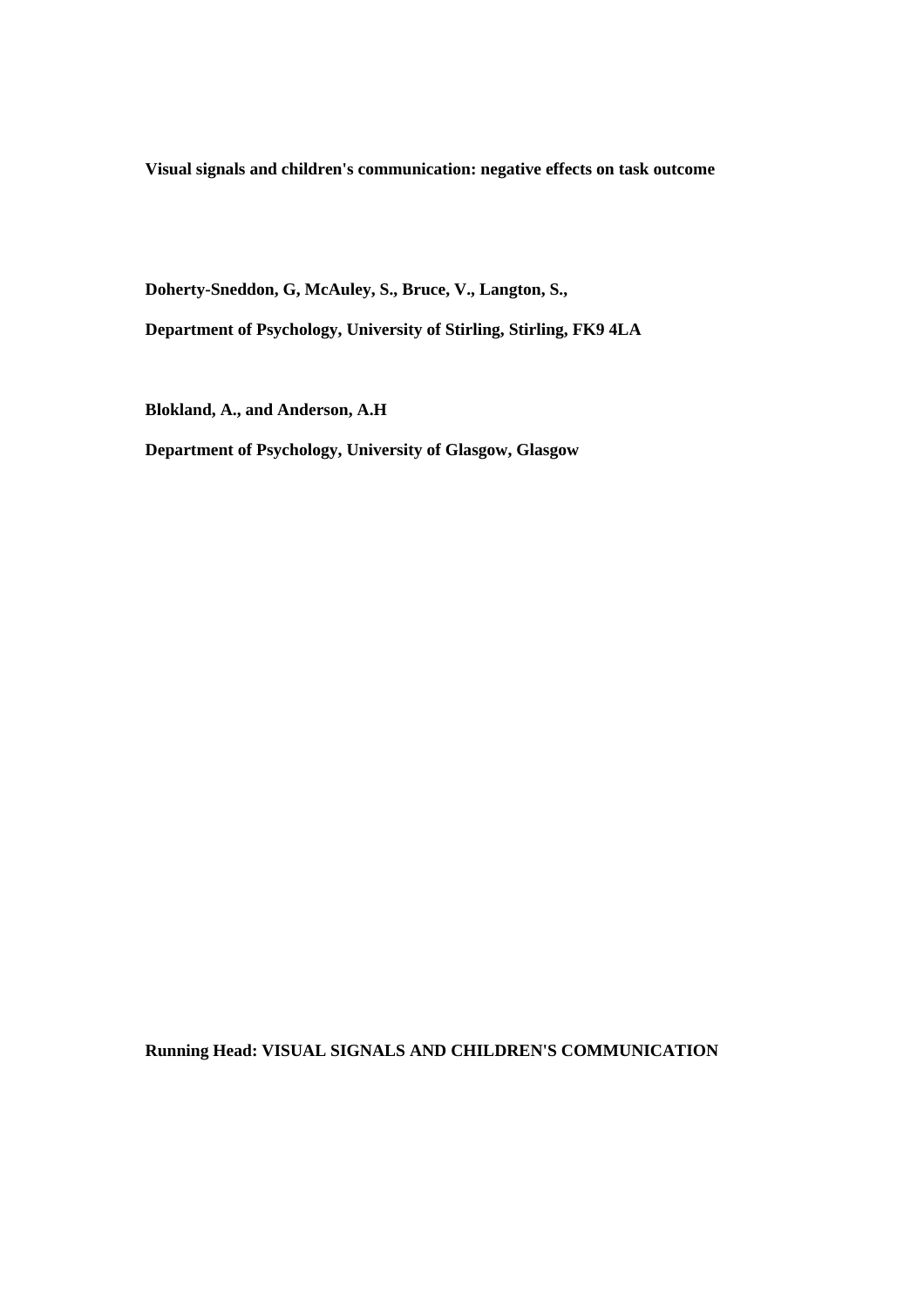#### **Abstract**

Previous research has found that young children fail to adapt to audio-only interaction (e.g. Doherty-Sneddon & Kent, 1996), and perform difficult communication tasks better face-to-face. In this new study, children aged 6- and 10 year-olds were compared in face-to-face and audio-only interaction. A problem-solving communication task involving description of abstract stimuli was employed. When describing the abstract stimuli both groups of children showed evidence of face-to-face interference rather than facilitation. It is concluded that, contrary to previous research, for some communication tasks access to visual signals (such as facial expression and eye gaze) may hinder rather than help children's communication.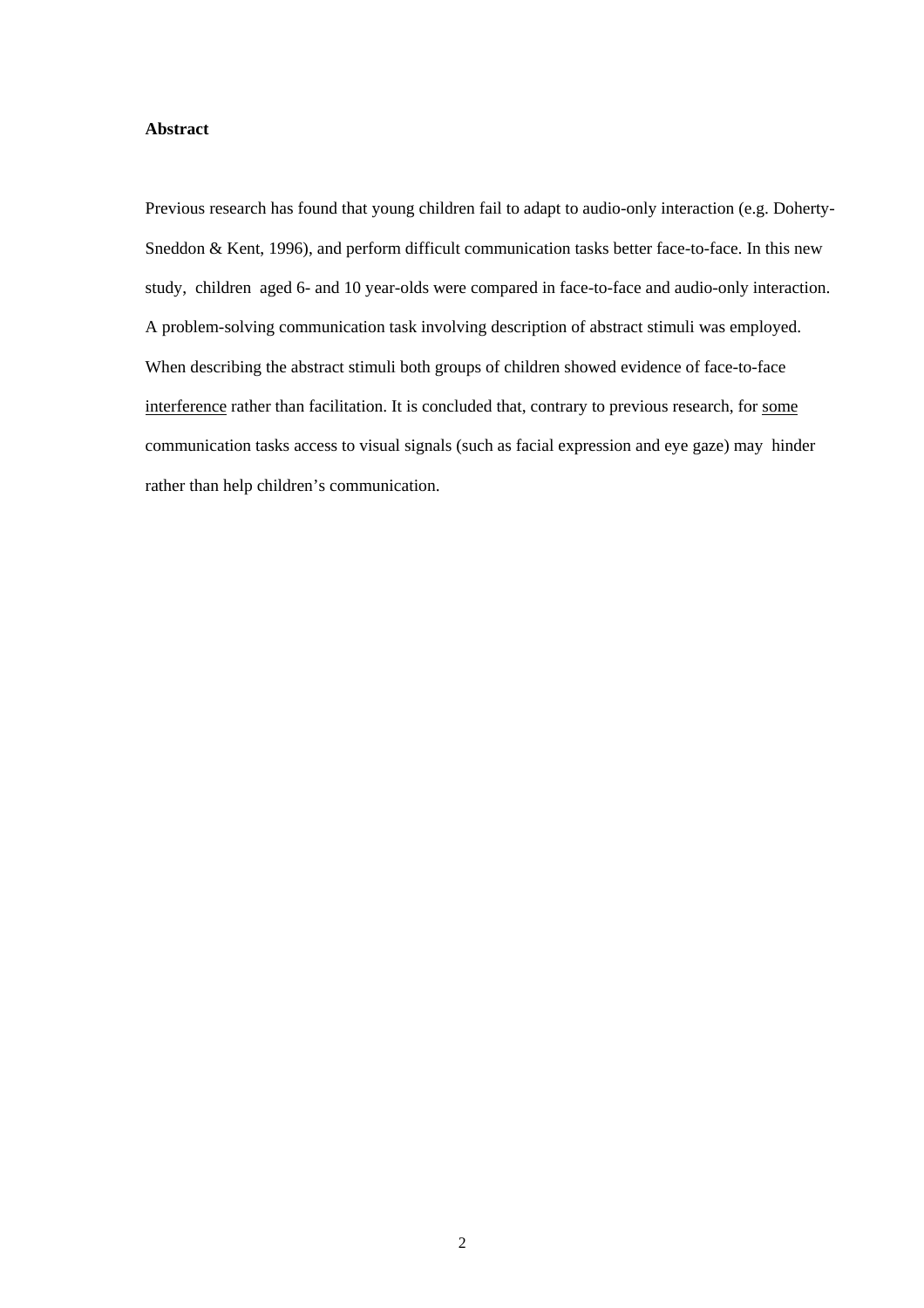Children communicate using a number of different communication media, including face-to-face interaction, telephones, computers and even using video conferencing. These media differ from one another on a number of dimensions including bandwidth (information capacity of the telecommunications channel), the use of speech versus writing and the availability of visual communication signals from facial expressions, and facial and manual gestures. As children develop, they must learn to understand and to express information to others irrespective of the communication medium. The impact which visual signals have on children's communication is the focus of the current article.

Adults are skilled communicators who can adjust their communicative strategies to cope with different media and can often maintain their task performance regardless of the availability of visual signals (for example, Chapanis, Ochsman, Parrish & Weeks, 1972; Williams, 1977). However, even for adults, the presence or absence of visual signals does affect the process of communication. Boyle, Anderson and Newlands (1994) found that while the same level of task performance was maintained regardless of the availability of visual signals, significantly more words and turns were required for pairs of adult subjects to accomplish a problem-solving communication task when they could only hear each other compared with face-to-face interaction. There is considerable further evidence for the importance of the information transmitted by visual signals in the communication process (see also, McNeill, 1985; Clark & Brennan, 1991; Goldin-Meadow, Wein, & Change, 1992).

Children may be particularly dependent upon non-verbal signals in their communication attempts. Church and Goldin-Meadow (1986) found that when explaining their reasoning on conservation tasks, children transmit information via hand gestures which they do not verbalize. The authors suggest that when children attempt to convey difficult material in gesture form only, this demonstrates that at some level they understand the material but cannot yet verbalize it.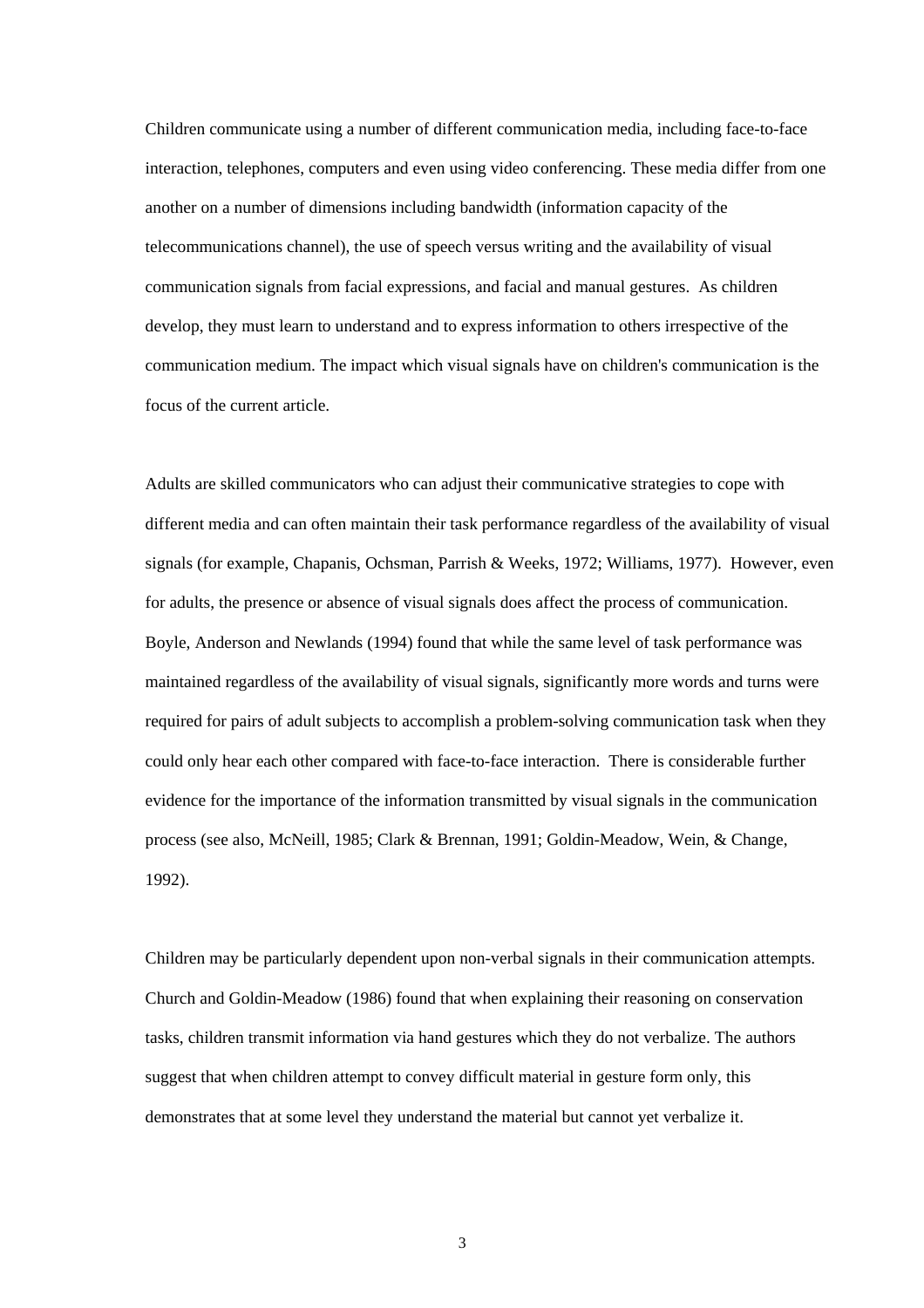Doherty-Sneddon and Kent (1996) report that young children rely on visual communication to support their relatively poor language. They found a face-to-face performance benefit over unseen interaction for 4- and 6 year olds completing problem-solving communication tasks of the kind used in the Boyle et al (1994) study with adults. They conclude that when the information to be transmitted is demanding, visual signals, such as gesture, are central to a child's abilities. This makes sense if one accepts that gestures and speech have different complexities, and that young children process the less demanding information more readily (Feyereisen & de Lannoy, 1991; Church & Goldin-Meadow, 1986).

However, in the literature on adult communication, effects of visual signals are qualified by the communicative task. For example, while problem-solving task outcome is seldom influenced by the presence or absence of visual signals (e.g. Doherty-Sneddon, Anderson, O' Malley, Langton, Garrod & Bruce, 1997; Boyle et al, 1994), in more social tasks involving negotiation or conflict resolution, non-verbal signals can have positive effects on task outcome (Fish, Kraut, Root, & Rice, 1993; Short, Williams, & Christie, 1976). Visual signals may add value to more social tasks since they transmit emotional and social information which has an integral role to play in such tasks.

Furthermore, there is some evidence that visual signals may even interfere with the performance of some activities. For example, Glenberg, Schroeder, and Robertson (1998) report that when people are asked moderately difficult questions, they often avert their gaze. They demonstrate that the frequency of gaze aversion is related to the difficulty of cognitive processing, and that averting the gaze improves performance. They suggest that averting the gaze helps people to disengage from environmental stimulation and thereby enhances the efficiency of cognitive processing directed by non-environmental stimulation. Glenberg et al propose that while some tasks e.g. naming or object recognition tasks may be facilitated by environmental cues, conceptually driven tasks (and mental imaging is such a task) will be hindered. Other researchers have similarly suggested that gaze processing may increase cognitive load (Beattie, 1981; Ellyson, Dovidio, & Corson, 1981).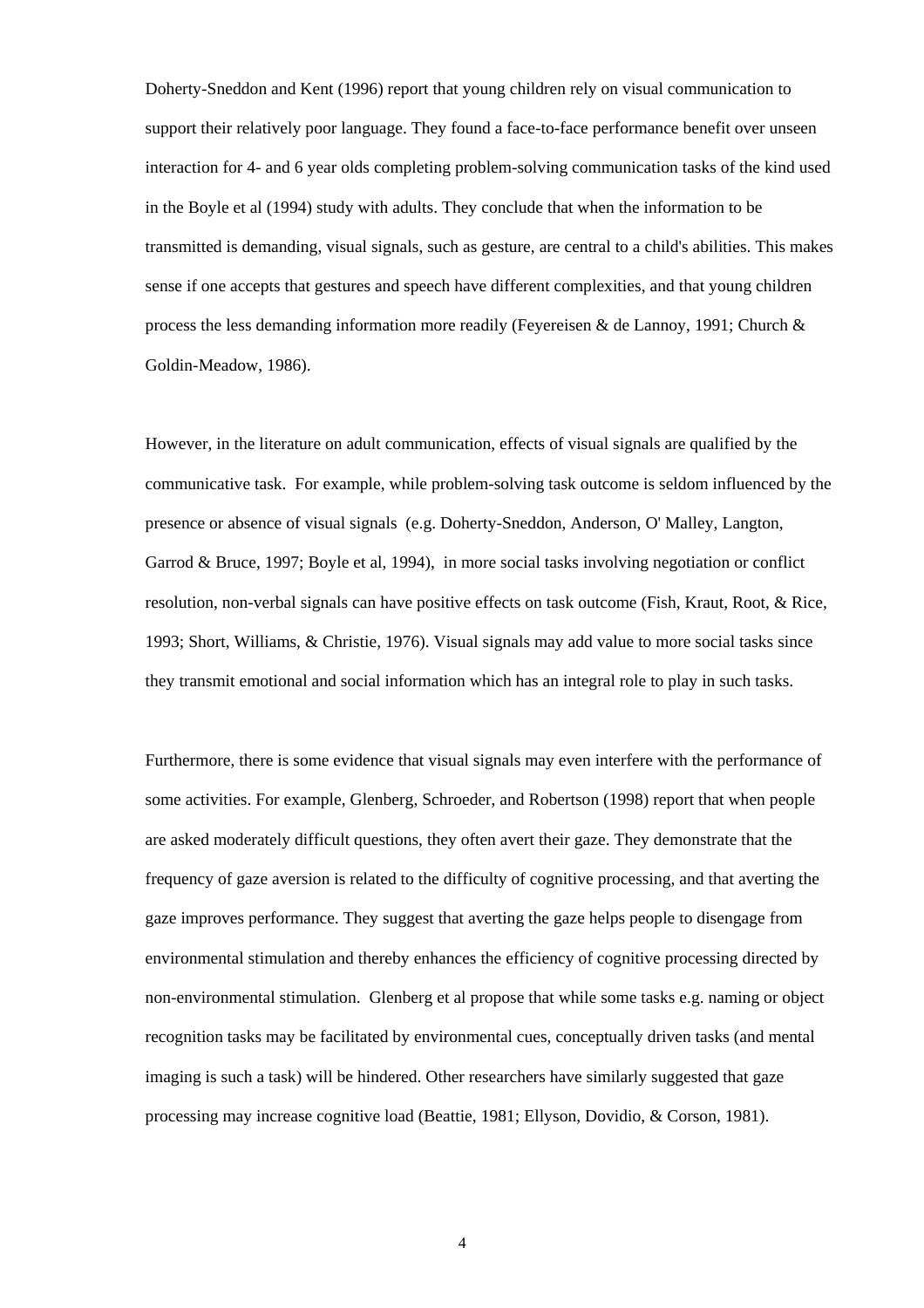Tasks for which visual communication signals may interfere rather than facilitate are those which involve mental imaging. Ozols and Rourke (1985) propose a link between visuospatial processing problems and problems of processing visual-perceptual communicative information such as facial expressions and gestures etc., and suggest that the processing of visuospatial information and nonverbal communicative signals are related. It may be that these are linked by common neurological structures or perhaps by common underlying cognitive processes such as pattern recognition. Consistent with this are results described by Hanley, Young and Pearson (1991) reporting on patient ELD. From her pattern of deficits and abilities on visuospatial and verbal tasks, patient ELD illustrated the distinction between the visuospatial sketchpad (VSSP) and the phonological loop in working memory: ELD had deficits in VSSP while retaining an intact phonological loop. In addition to her impairment in VSSP, ELD was impaired on some tasks of face processing, suggesting a common substrate for social and non-social visuospatial processing. ELD was not impaired on all tasks of face processing however. Some aspects of expression recognition remained intact, although not necessarily all (Young, personal communication). In any case, demands of dynamic face processing may be greater than static. The online processing of dynamic facial expressions, eye gaze, gesture etc. may involve VSSP to a far greater extent than tests using static images.

The current study was designed to follow up previous work which has shown face-to-face benefits for communicative problem-solving tasks for adults and children (Doherty-Sneddon et al, 1997; Boyle et al, 1994; Doherty-Sneddon & Kent, 1996; McEwan, 1997). If visuo-spatial processing and the perception of visual communicative signals share common processing resources, then it follows that the presence of facial expressions and gestures may in some circumstances interfere with the processing of other kinds of visuospatial information.

In the new work reported here, children attempted to describe and to understand descriptions of complex, abstract shapes. Such a task requires that the information sender scrutinises the shapes for distinctive visual properties, and the information receiver must build a visual representation of the described shape over time, sufficient to select the correct target shape from distractors. These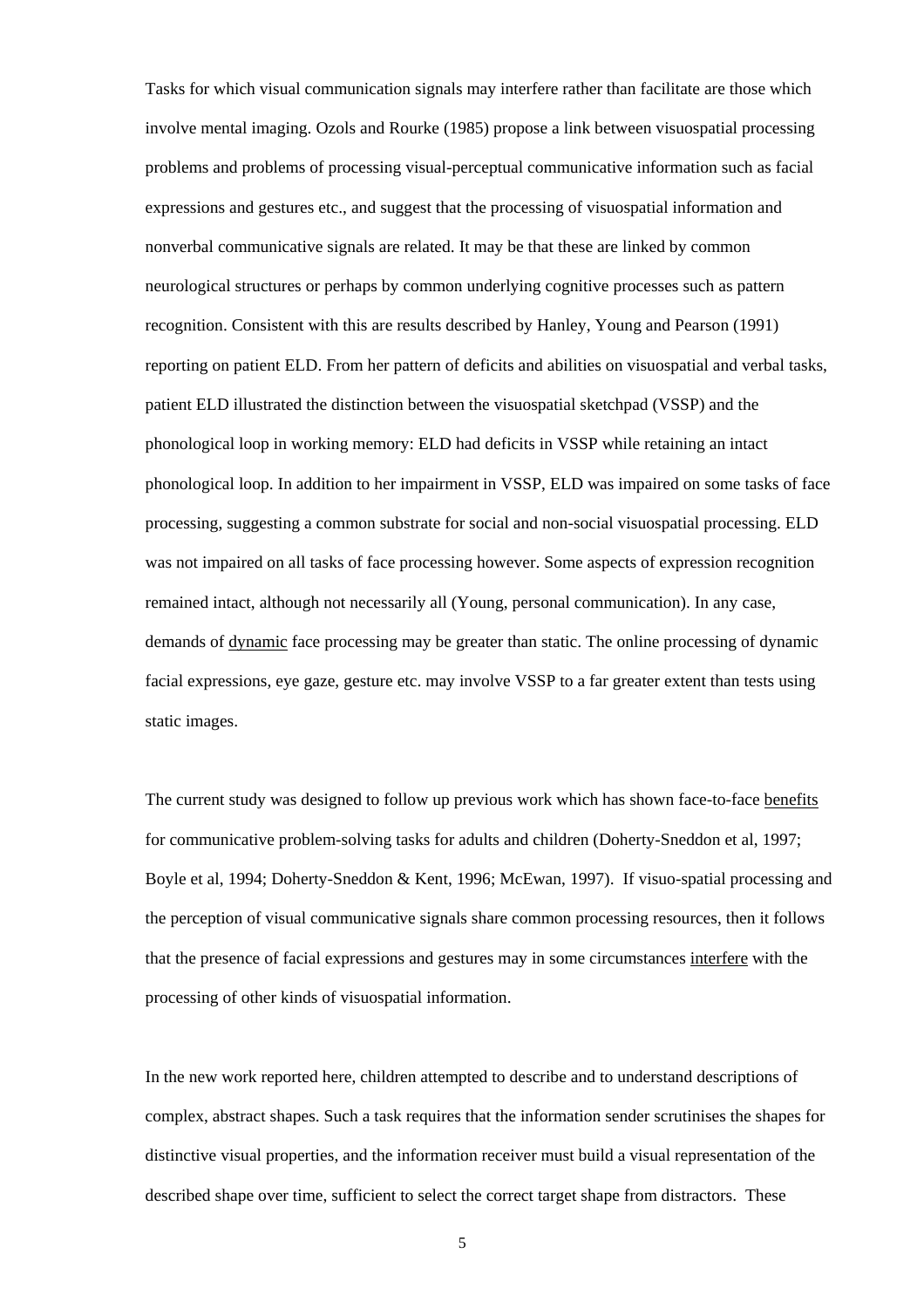materials differ from those with which we have previously found face-to-face benefits with young children (Doherty-Sneddon & Kent, 1996; McEwan, 1997). The earlier tasks, investigating the impact of different levels of visibility on children's communication, involved communication about pictures of real objects that were nameable to the children. For example Doherty-Sneddon and Kent used a Map Task (Boyle, et al, 1994) with 6- and 10-year old children. This task involves communication about a path around a schematic map containing features such as 'cows', 'houses' and 'trees'. We predict that when dealing with descriptions of abstract shapes the visuo-spatial demands for both partners may be such that visual signals from the face-to-face communicative context could interfere with performance on the task.

To investigate this, we studied pairs of six-year olds and pairs of ten-year olds performing the shape description task when they could see each other (but not the shape) and when they could only hear each other. Earlier work showed that 6-year olds often failed to adapt their communication strategies when they could not see one another compared with when they could, resulting in communicative performance deficits. In contrast, 10 year olds did not show performance deficits when they could not see one another while communicating (Doherty-Sneddon & Kent, 1996). We therefore chose these age groups in our current study to extend this work.

#### **Method**

**Participants.** The participants were 56, 6-year olds (mean  $= 6$  years 5 months; range  $= 5$  years 7 months- 7 years 2 months) and 64 10-year olds (mean  $= 10$  years 3 months; range  $= 9$  years 9 months - 11 years) from primary schools in the Stirling, Perthshire, and Clackmananshire areas. They were recruited through their schools following the acquisition of local authority, school and parental permissions.

**Design, Materials and Procedure**. Participants came to the University of Stirling for the experimental sessions in pairs and were collected by the experimenter in a departmental car. Each pair of children completed 3 shape description tasks (of increasing difficulty). The order of difficulty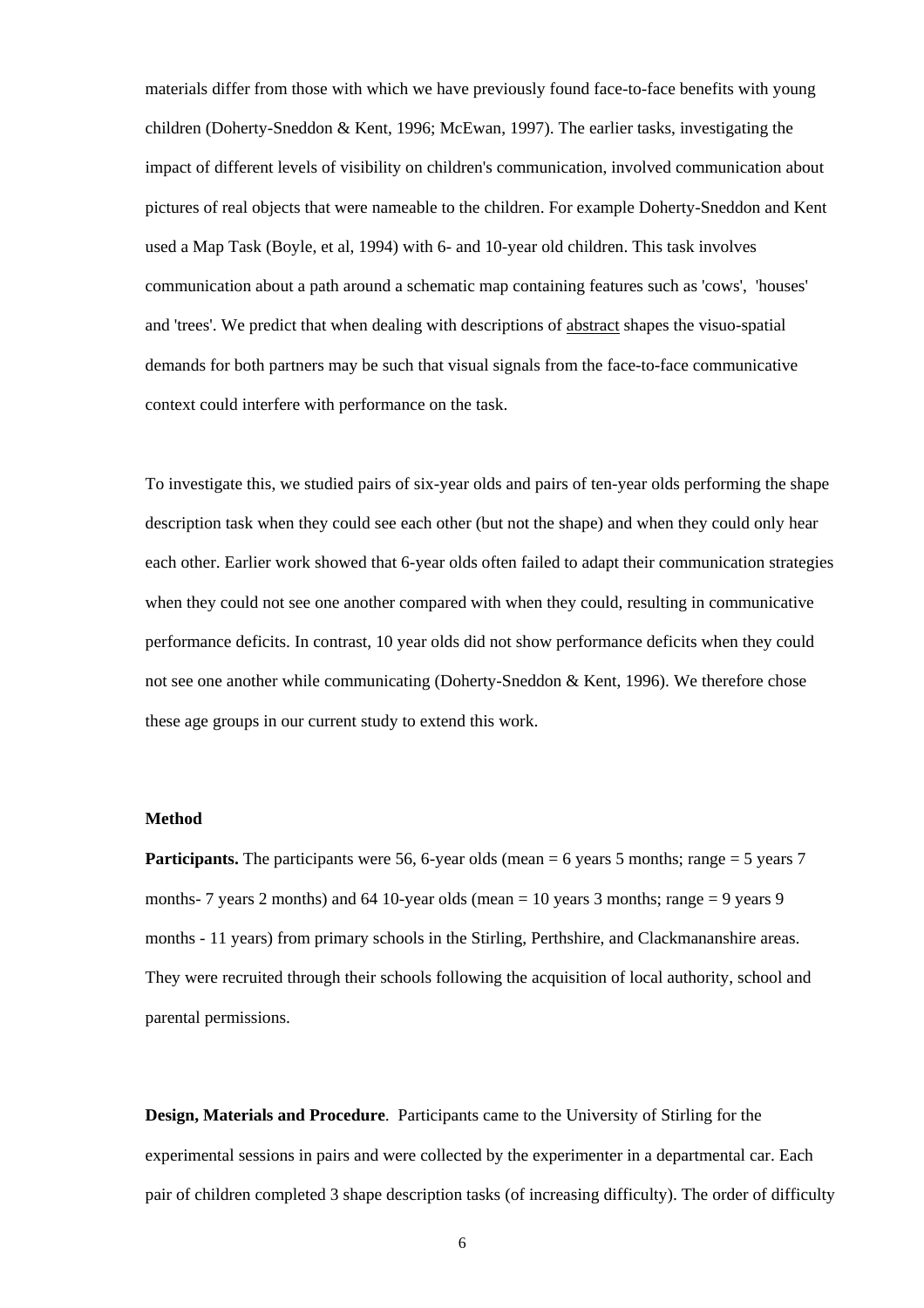always moved from easiest to hardest. Previous piloting with the tasks had confirmed that the materials were appropriately graded in terms of difficulty, and that the decreasing performance across the three tasks was due to this. Practice tasks were completed before the tasks proper. Each pair of children completed the shape description tasks in one visibility condition (face-to-face or audio-only), so this formed a between-subjects manipulation.

Visibility conditions within an age group were matched for numbers of single sex and mixed sex pairs (6 year-olds: 5 pairs of boys, 7 pairs of girls, 2 mixed sex in each condition; ten year-olds: 6 pairs of girls and 10 pairs of boys in each condition). The children were randomly assigned to the role of either instruction giver (describer of the shapes) or instruction follower (chooser of the shapes), and maintained the same role throughout.

The shape description task was a variation of the referential task designed by Glucksberg, Krauss and Weisberg (1966). The stimuli used were carefully designed to present the children with a task which would be communicatively challenging, but which they could achieve with some effort. Three versions of the task were used with increasing difficulty. Difficulty was increased by decreasing the 'nameability' or likelihood that the shape 'looked like' a real object such as a house (in other words, increasing the abstract nature of the stimuli). See Figure 1 for examples.

#### *Figure 1 about here*

The Instruction Giver was given a set of 5 blocks stacked in an opaque dispenser. The Instruction Follower had an array of 15 blocks in front of them occluded from the view of the Instruction Giver by a screen.

Each block had an individual design on one of its faces. The designs were chosen on the basis that the correct referent would not always be readily identifiable as there was potential for confusion between two or more blocks in the Instruction Follower's array. The different shapes and colours meant that children of this age would find describing them a fairly demanding but not impossible task. Five of the Instruction Follower's blocks matched exactly the designs on the 5 blocks which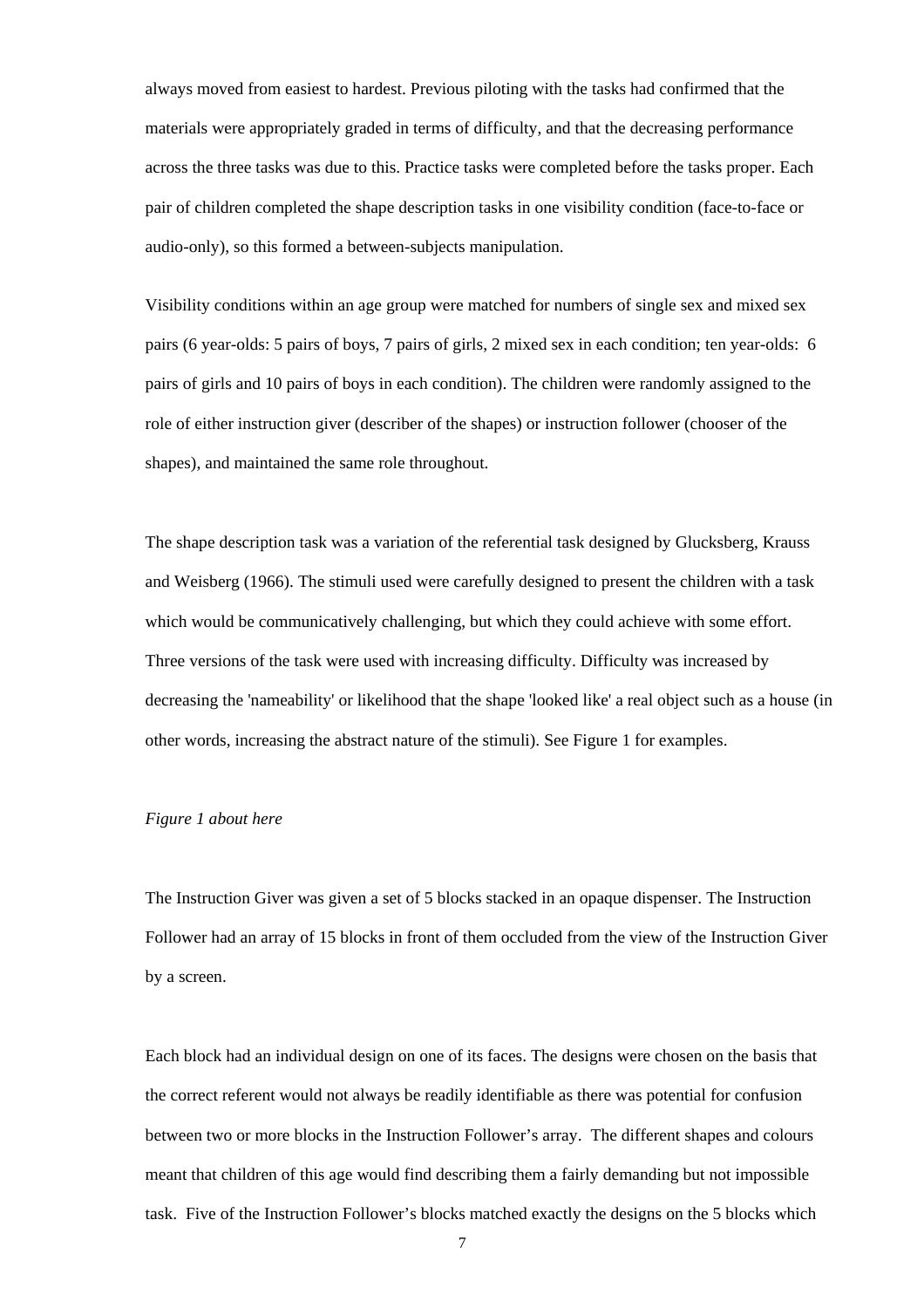the Instruction Giver possessed. The other blocks in the instruction follower array were distracters (2 distracters per target block) The task involved the Instruction Giver removing his/her blocks one at a time from the dispenser and describing them to the Instruction Follower so that he/she could choose the correct matching block from their referent array. The Instruction Follower then placed the chosen referent into their own stacking container so that the order of choices could later be checked by the experimenter. Task outcome was scored as the number of correct blocks chosen (out of five) in a particular trial. The distracter blocks were present partly to minimise the constraining of later responses by earlier ones. In fact 81% of dialogues contained only choices within the target and distracter group, and therefore responses were rarely constrained by a target having been erroneously chosen on a previous trial.

A low table was used and the children sat opposite one another. The table was sectioned in front of the children by a screen. In the face-to-face condition part of this was removed so that they could see one another.

The dialogues were audio recorded on a DAT (Sony DTC1000ES) using Shure SNIOA microphones. Transcriptions were made of the dialogues were produced from these recordings. Coding of Align and Check games from Conversation Games Analysis (Kowtko, Isard, & Doherty 1991) was performed on the dialogues.

**Conversational Games Analysis.** This analysis bears a family resemblance to the models proposed by Sinclair and Coulthard (1975) and Traum and Hinkelman (1992). These kind of models are useful tools in analysing the pragmatic functions of utterances with respect to achieving speakers' goals. The analysis charts the way speakers achieve their communicative goals. Conversational Game theory proposes that the achievement of the goals and subgoals of conversation occur through the accomplishment of dialogue units called Conversational Games (Power, 1979; Houghton & Isard, 1987). The term "game" here is an analogy which is used to capture the fact that conversational units have rules which both participants know and follow; they have a beginning and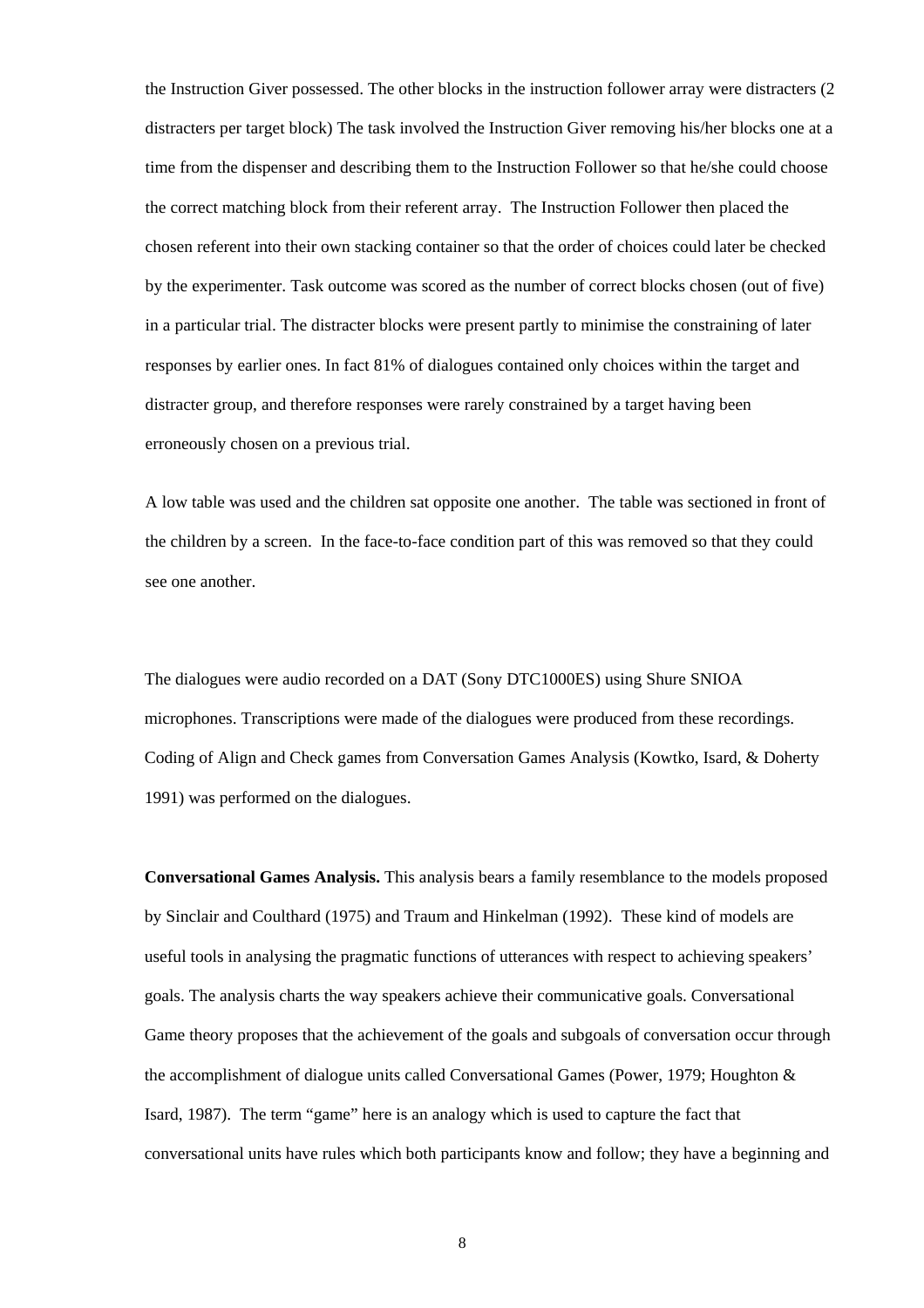an end, and they are interactive. That is, a game can only be accomplished through the interaction between two or more participants.

For example, if a speaker wishes to ask another person to carry out some action, he or she can use an **INSTRUCT** Game to do so. This would be initiated by an utterance which states the instructional goal (e.g., "please pass me the salt"). If this is a reasonable request which is within the capabilities of the listener then the expectation would be that the listener will carry out the required action. If this is so, then the **INSTRUCT** Game would come to an end here. However, more extensive interaction may be required in order to provide clarification to the listener and this may result in questions being embedded within the original instruction (e.g., "did you say the salt or the sauce?").

In the original version of the analysis system (Kowtko et al, 1991) there are 6 types of conversational game. Doherty-Sneddon et al investigated how adults adapt to audio-only interaction using Conversational Games Analysis. They found that adults adjusted their dialogue structure in response to audio-only interaction by increasing the number of times they monitored their listener's comprehension (Align games) and by increasing the number of times they checked their own understanding of a previous message (Check games). Doherty-Sneddon et al propose that such changes in dialogue structure reflect the role that visual cues play in delivering feedback information. The following example illustrates how align and check games might be used within everyday conversation. Speaker A is describing the location of her house to speaker B. Underlined sections are the initiations of the align game and check game.

Speaker A: Once you've come through the main part of the village, you'll see a church on your right. You want to turn left there. Your know where I mean? **(Begin align game)**

# Speaker B: Hang on. Do you mean turn left at the road directly opposite the church? **(Begin check game)**

Speaker A: Yes that's the one. **(End check game)**

Speaker B: Okay. **(End align game)**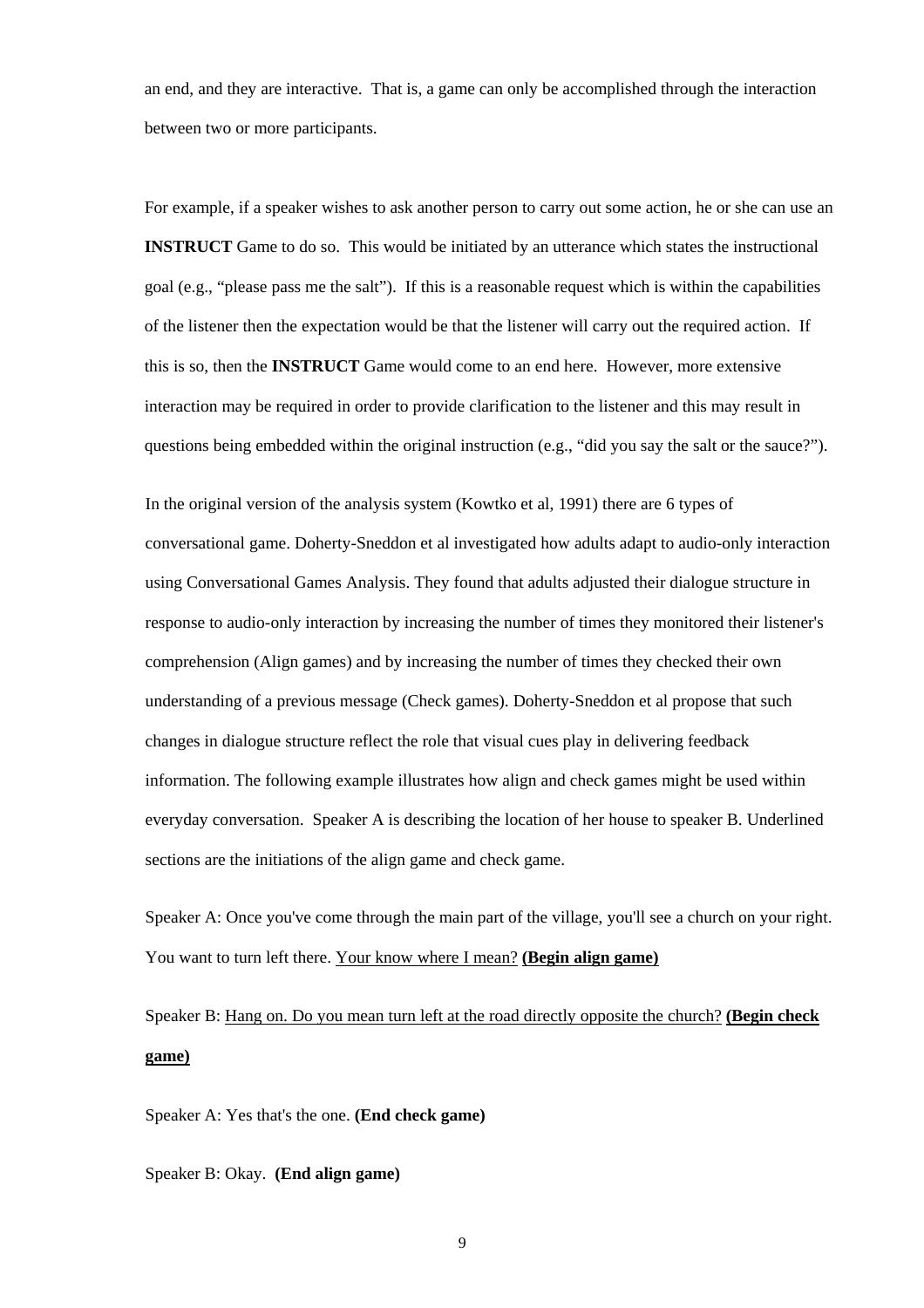Given the particular importance of align and check games in adults' adaptation to audio-only communication, the occurrence of these game types was investigated in the children's dialogues of the current study. The dialogues from the easiest and hardest shape description tasks were coded for Align and Check games (128 dialogues in total) to investigate whether the children adapted to audio-only interaction in the ways in the same way that adults did.

An interjudge reliability was performed on a random 11% sample of these dialogues. The independent coder agreed on 92.6% of the original classifications.

#### **Results**

**Task outcome**. Table 1 shows the mean scores (out of 5) in each condition of the experiment. A 3 way mixed ANOVA was used to analyse these task performance scores. Visibility condition and age were between-pair variables (2 levels: seen and unseen; 6-years and 10-years respectively), and task difficulty was a within-pair variable (3 levels: Shape description task 1, 2, and 3). Visibility condition had a significant effect on task performance,  $F(1,56) = 7.32$ , p<.01, with unseen performance scores higher than face-to-face scores. Age also had a significant effect,  $F(1,56) =$ 18.56, p<.01, with older children performing better than the younger children. Increased task difficulty produced a significant decrease in performance,  $F(2,112) = 64.40$ , p<.001 (mean task 1= 4.04; mean task 2= 3.80; mean task 3= 2.28). Planned comparisons t-tests revealed that Shape description tasks 1 and 2 did not differ from one another but did both differ from the hardest version of the task  $(t(112) = 6.39, p<0.01$ ; and  $t(112) = 7.39, p<0.01$  respectively). No interactions were found.

#### *Tables 1 and 2*

**Dialogue length.** The change in task outcome across visibility conditions is accompanied by an increase in words in the unseen condition. Means are given in table 2. Children use more words in this task when they cannot see each other, and this appears to help their performance. A 4-way ANOVA carried out on the number of words gave a significant effect of visibility condition  $(F(1,112) = 10.29, p<01)$ , with unseen dialogues longer than face-to-face ones (mean face-to-face = 81.4 words; audio-only = 113.2 words per dialogue). Task role also had a significant effect,  $F$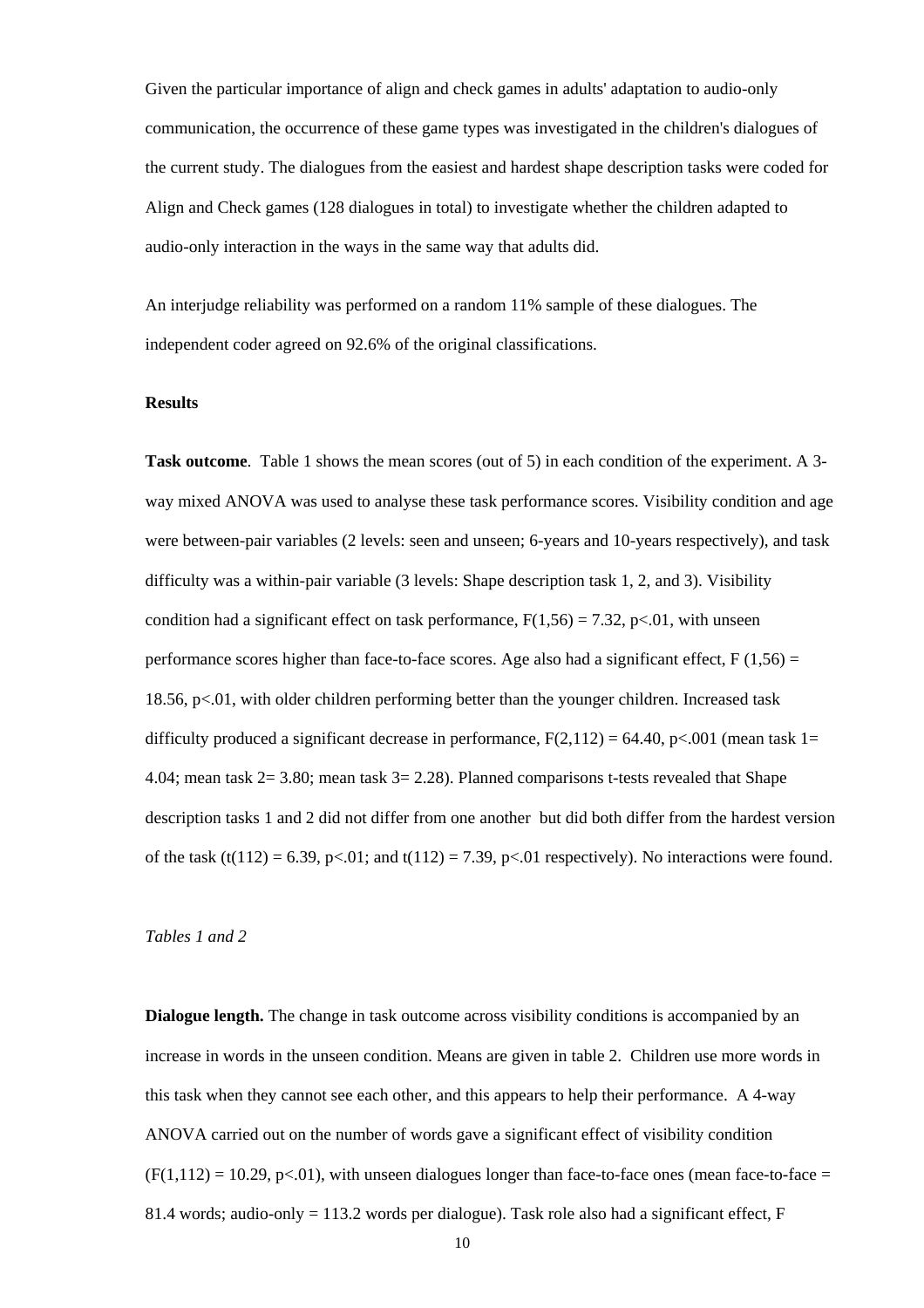$(1,112) = 27.81$ , p<.001, with instruction givers saying more than instruction followers (mean instruction giver  $=124.8$  words; mean instruction follower  $= 69.88$ ). Task difficulty had a significant effect, F  $(2, 224) = 57.72$ , p<.001, with the more difficult task dialogues longer than the easier. This effect interacted with visibility (F  $(2,224) = 7.26$ , p< .01). This shows that the increase in dialogue length associated with audio-only interaction is particularly strong for the hardest shape description task, illustrating the increase in verbal effort required for this task. Simple effects analyses revealed a significant increase in dialogue length with increasing task difficulty in the audio-only condition, F  $(1,112) = 8.77$ , p<.01, but a non-signficant trend for the same effect in the face-to-face condition, F  $(1,112) = 3.6$ , p = .06. Children appear to be showing better adaptation to the increased task demands of the harder trials in the audio condition. Finally, the effect of task difficulty interacted with task role, F  $(2,224) = 4.57$ , p<05. Simple effects analysis revealed that it was only instruction givers who significantly increased their verbal effort with increasing task difficulty,  $F(1,112) =$ 5.41,  $p<.05$ .

Both groups of children therefore have longer audio-only dialogues which result in better task performance. It appears that not having access to visual signals allows them to adapt their communication better to the task demands. The following extracts show two different descriptions of the same block. The audio-only description is more elaborate and results in a correct choice. The seen description is inadequate and results in an incorrect choice. The more elaborate description is very much mediated by the instruction follower's repair procedures. These are underlined and are coded as check games in the conversational games analysis, the results of which are reported below. These are analogous to the requests for clarification reported by Lloyd (1992) as being central to the success of audio-only referential communication of children (10 year olds) and adults.

#### **Audio-only description:**

| <b>Instruction Giver:</b>                    | wouldnow this ones got two red triangles none shiny none shiny/         |
|----------------------------------------------|-------------------------------------------------------------------------|
| <b>Instruction Follower:</b> are they wee?   |                                                                         |
| <b>Instruction Giver:</b>                    | one wee and one bigand there's a wee bit in the middle whats whats just |
|                                              | $left$ and/                                                             |
| <b>Instruction Follower:</b> is there a gap? |                                                                         |
|                                              | <b>Instruction Giver:</b> a gap yeah there's a gap                      |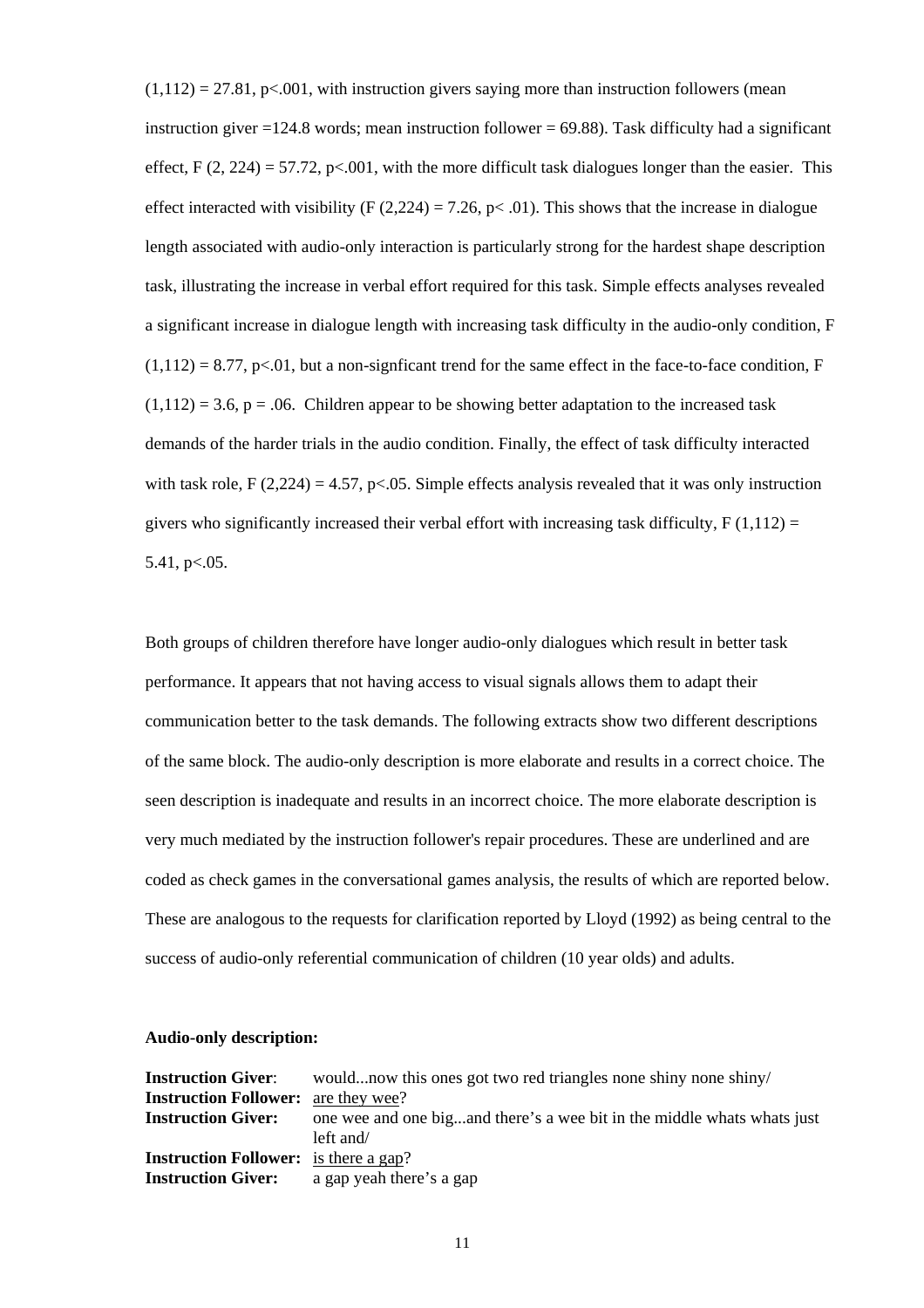#### **Face-to-face shape description:**

**Instruction giver:** right its something that's got red triangle two red triangles...there is so blue

In order to investigate whether the effect of visibility was mediated by longer descriptions in the audio-only dialogues regression analyses were carried out. The dependent variable was the average task performance across the three shape description tasks. The predictors were visibility condition and average dialogue length (in number of words). When dialogue length was the first predictor it accounted for an amount of the variance in task performance that approached significance, F (1,58)  $= 2.92$ , p=.09. The joint predictive value when visibility condition was added was significant, F  $(2,57) = 3.40$ , p<.05. When visibility condition was the first predictor it accounted for a significant amount of the variance,  $F(1,58) = 5.60$ , p<.05. When dialogue length was added this did not add to the predictive power,  $F(2,57)=3.40$ ,  $P<.05$  (variance associated only with dialogue length was not significant).

The improvement in performance in the audio-only dialogues does not therefore appear to be mediated only by an increase in the amount that is said by the children. It was therefore important to look more qualitatively at the strategies for communication that the children were using to see whether these differed across visibility condition. Conversational games analysis provides one way of doing this.

**Conversational Games Analysis**. A 3-way anova was conducted with the number of align games initiated by instruction givers in each dialogue the dependent variable (only 1 align game in the corpus was initiated by an instruction follower- task role was therefore not included as a variable in this analysis). Task difficulty (2 levels) was a within-subject variable. Age and visibility condition were between subject variables. Task difficulty and visibility condition influenced the number of align games initiated in each dialogue. Means are given in table 3. Visibility condition had a significant effect on the occurrence of align games,  $F(1,56) = 5.95$ ,  $p < .05$ , with more align games being used in the audio-only interactions. This is a similar pattern to that found with adults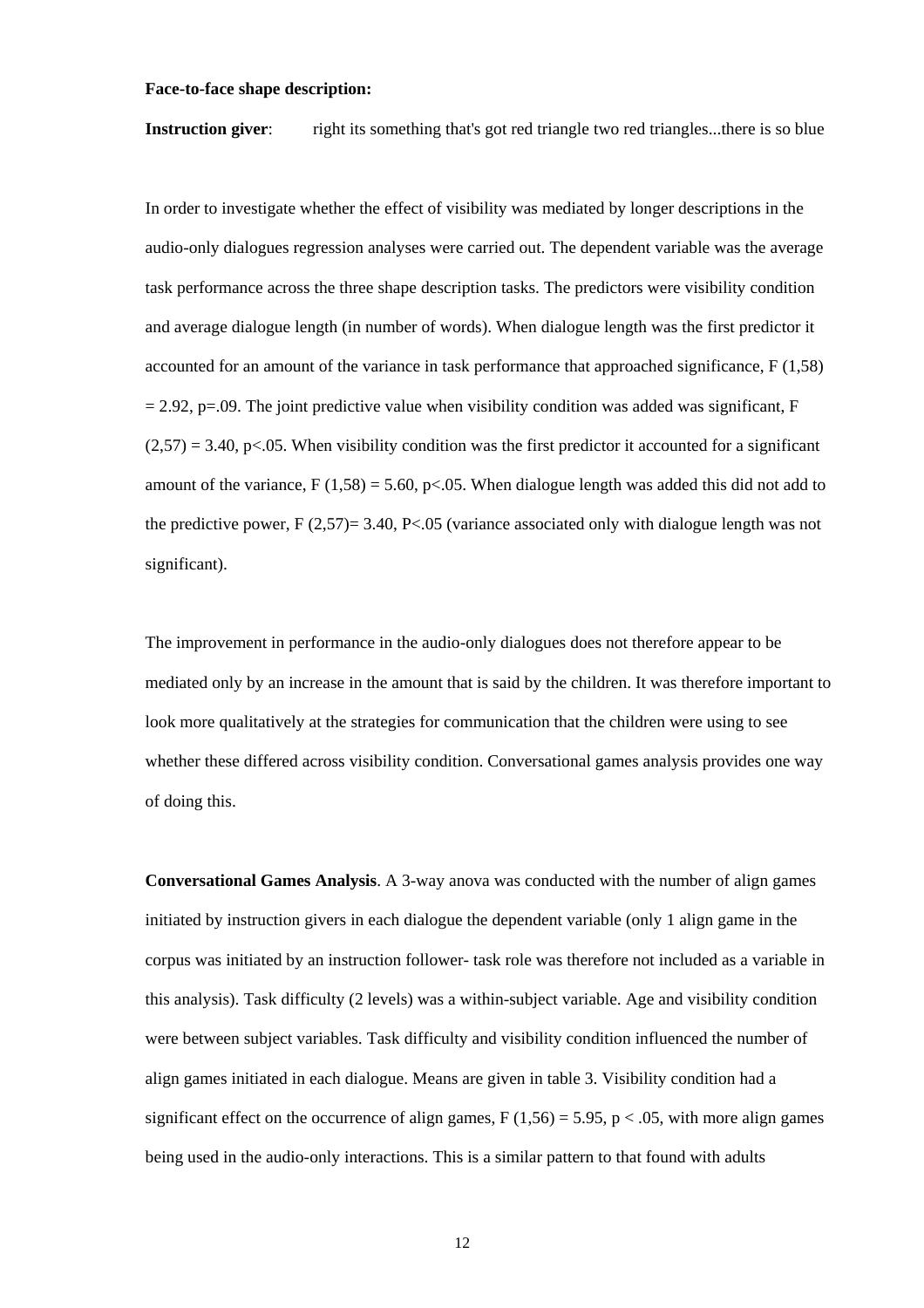(Doherty-Sneddon et al, 1997). Task difficulty had a significant effect  $F(1,56) = 6.30$ , p<.05 with more align games initiated in the harder shape description task.

A 4-way anova was conducted with the number of check games initiated by each participant the dependent variable. Task difficulty was a within subjects variable. Age, visibility condition and task role were between subject variables. Visibility, task difficulty and task role all influenced the occurrence of check games. Means are given in table 4. Significantly more check games were produced in unseen interactions,  $F(1,112) = 4.0$ ,  $p<0.05$ . In addition instruction followers produced more check games than instruction givers,  $F(1,112) = 54.55$ ,  $p\lt 0.001$ . Finally more check games were produced with the harder version of the task,  $F(1,112) = 28.9$ , p<.001. While there was no main effect of age, there was an interaction between task difficulty and age, F (1,112) = 4.28, p<.05. This showed that the older children initiated more check games than the younger ones only in the harder task. There were also significant interactions between task difficulty and task role, and task difficulty and visibility condition  $(F(1,112) = 24.63, p < .001; F(1,112) = 7.96, p < .01$  respectively), with the effect of task difficulty being mediated primarily by instruction followers, and the effect of visibility occurring in the most difficult version of the task.

**Gaze analysis**. An analysis of the gazing behaviour of the children was carried out to establish whether or not the children actually looked at one another and to what extent. The 16 face-to-face dialogues in the 10-year olds sample and 11 face-to-face dialogues in the 6-year olds' sample were coded for gazing behaviour (video data for 3 of the 6-year olds dialogue was lost due to a technical fault). Two independent coders marked the incidences of eye gaze on transcripts of the dialogues. A random sample of 22% of the dialogues was coded by both and an interjudge reliability of 83% was found. Overall the amount of gaze while speaking and listening for the children was 20% and 24% of words (spent in either speaking or listening respectively).

There was a trend for the younger children to decrease the amount that they gazed in the harder version of the task, F  $(2,40) = 2.81$ , p =.07 (mean percentage of words = 28%, 26%, and 20%). With the older children the only change across conditions was that the instruction followers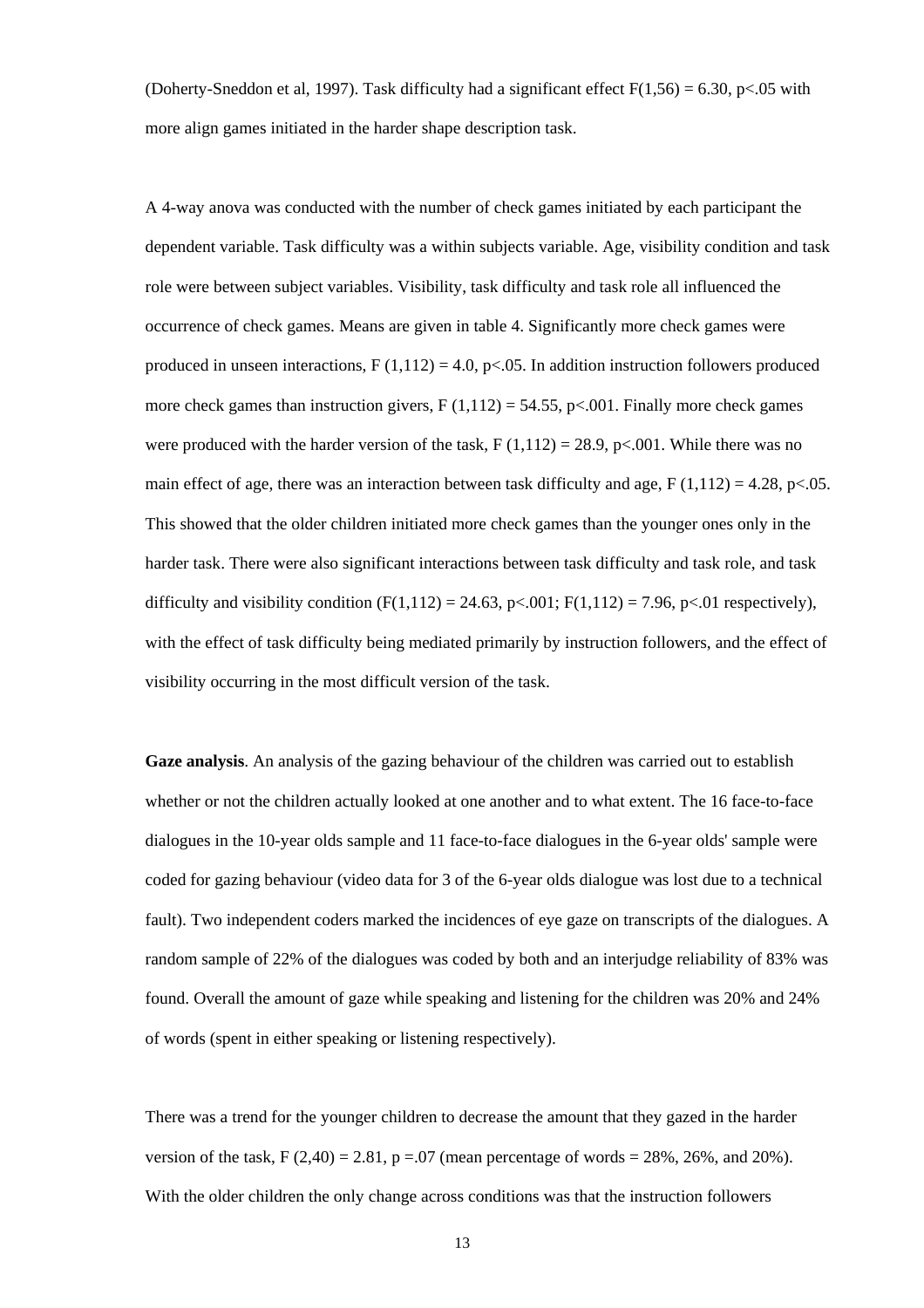decreased the amount that they gazed at their partners while listening as the task became harder  $(means = 14.8\%, 13.5\%, and 9.5\% respectively).$ 

Pearsons correlations were carried out between the task scores for each level of task difficulty and the percentage of words associated with gaze. Task score and gaze level did not correlate consistently. For the younger children task score and speaker gaze correlated positively in the easiest and hardest versions of the task  $(r(11) = .48, p = .07;$  and  $r(11) = .677, p < .05$  respectively). A similar pattern was found for the younger children's listener gaze  $(r(11) = .51, p=.06; r(11) = .48, p$  $=0.07$ ). For the older children the only correlation that approached significance was between speaker gaze and task score,  $r(16) = .42$ , p=. 051. Therefore contrary to our expectations (based on our visual interference hypothesis) increasing levels of gaze were related to increasing task performance.

#### **Discussion**

For children of these ages the shape description task is performed more effectively when they cannot see one another, and this improved performance is accompanied by longer dialogues, although the increased length of dialogues does not seem in itself to mediate the improved performance. The performance benefit for the audio condition is in contrast with a number of previous studies using different kinds of communicative task where children do better in face-to-face interaction (e.g. Doherty-Sneddon & Kent, 1996). In addition, Doherty-Sneddon and Kent (1996) report that preschool children produced longer audio-only dialogues compared to face-to-face interactions and face-to-face performances were better. This shows that increased verbal effort is not always effectively translated into improved task performance. The current results suggest that visual social cues may be disruptive for certain tasks. The unseen dialogues were longer, suggesting that in this condition the children put more effort into their speech. The regression analyses performed with dialogue length and visibility as predictors of task performance revealed that it was not just the increased amount of speech that mediated improvement when the children could not see one another.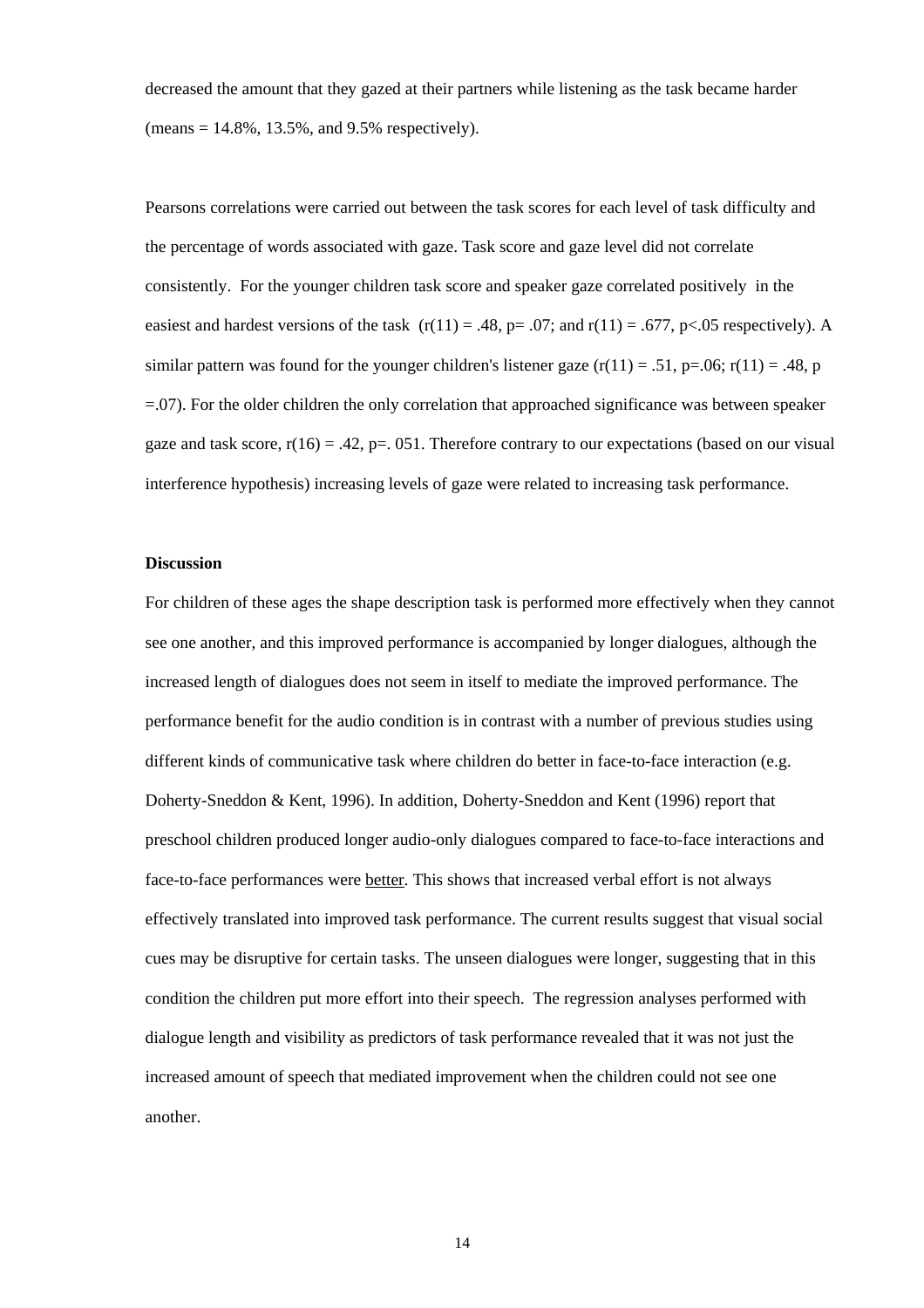We propose that the children say more in the audio-only condition because they concentrate better on the task when they cannot see one another. We propose two alternative explanations for this. First, visual signals in face-to-face interaction may overload something like the visuospatial sketchpad thereby interfering with children's abilities to process (either to express or to understand) the required visuospatial information. Alternatively, it may be that in the face-to-face interactions children used a style of interaction that relied upon visual communication signals- this is typically found in children's face-to-face interactions (Doherty-Sneddon & Kent , 1996). Furthermore, this face-to-face style contrasts with an audio-only style (involving increased verbal checking and aligning of mutual knowledge), that fits better with task demands.

The current task does not benefit from the use of e.g. gesture in the way that the map task does, where for example, hand gestures can be beneficial in describing the shape of the route. Success on the current task relies more heavily on fine tuning the verbal establishing of mutual understanding in order to chose a shape that is difficult to name from a relatively large array of potential referents. This contrasts with the map task where not only are the features on the map nameable objects, but where any given name primarily refers to only one location on the map (sometimes two). Therefore while the map task involves communication about visuospatial information (the shape of the route), visual communication signals are likely to be of benefit and to complement the encoding and decoding of verbal information<sup>1</sup> (see for example, McNeill, 1985). In contrast visual communication signals in the shape description task are unlikely to be informative and are more likely to interfere with the processing of task related visuospatial information. In other words, face-to-face communication has costs that lead to an increase in cognitive load (as proposed by e.g. Beattie, 1981; Glenberg et al, 1998). For tasks that benefit from e.g. gesture and posture (such as the map task) there will also be communicative benefits associated with face-to-face interaction that outweigh the costs. This hypothesis fits well with information processing accounts of communication. For example, Shatz (1985) suggests that the deployment of communication skills depends partly on the processing demands of the task- that if task demands are high that skills

l

<sup>&</sup>lt;sup>1</sup> The children in the current study also did another task- the picture placement task. This task is similar to the map task in that it involves the description of nameable pictures and their location on a board relative to one another. The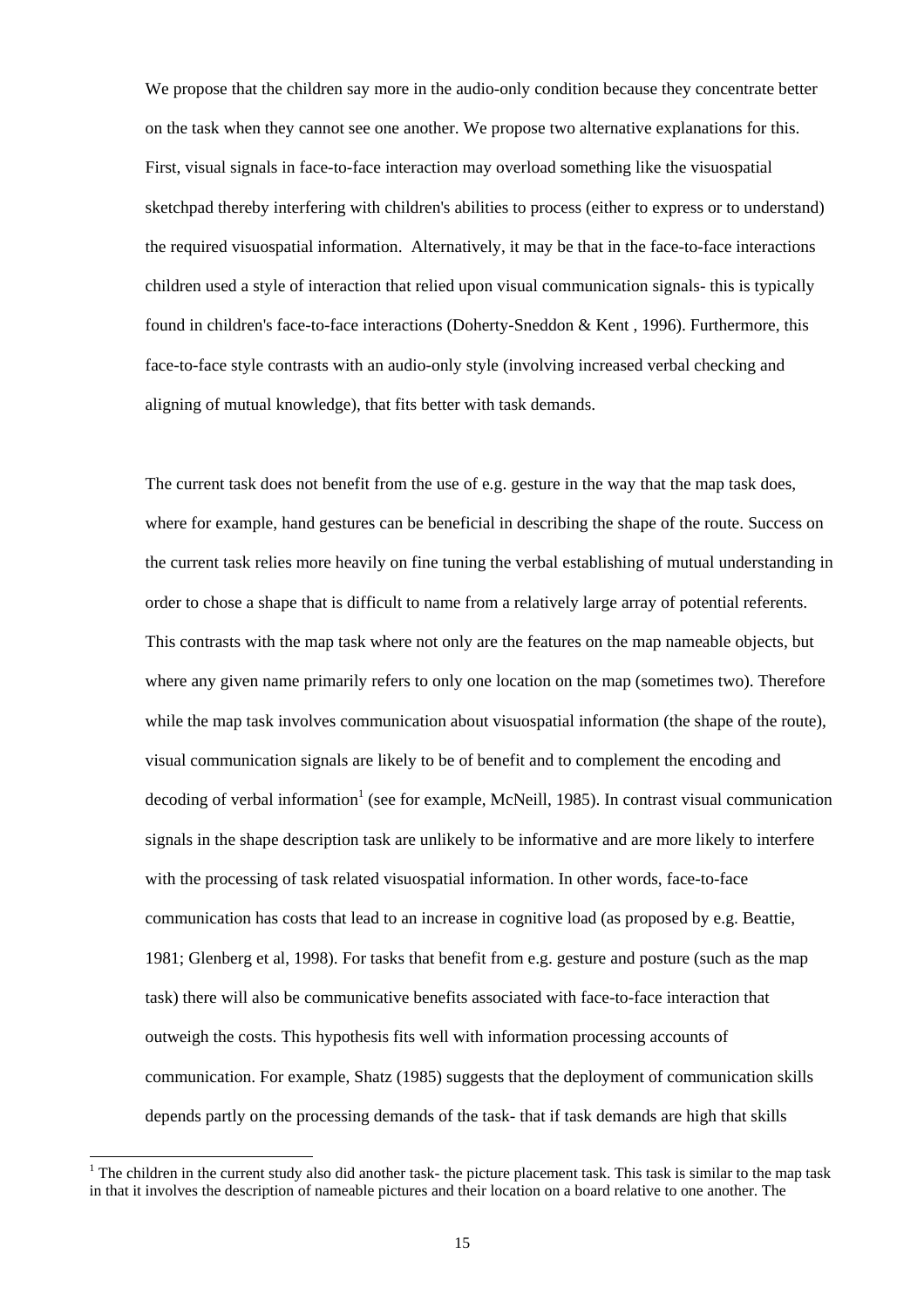children possess may not be utilised. The cognitive load of the current face-to-face interactions that may have interfered with their abilities to implement verbal communication skills such as check and align games that would have facilitated the establishing of mutual understanding.

In support of the first, Glenberg et al (1998) report that averting gaze helps people (adults) to disengage from environmental stimulation and thereby enhances the efficiency of cognitive processing. Glenberg et al make the distinction between tasks involving naming or object recognition and conceptually driven tasks, with the latter prone to interference from environmental stimulation. The shape description task we used in the current study involves a conceptually driven component since the stimuli are abstract and therefore not nameable, and this is the kind of task for which Glenberg et al would suggest environmental stimulation could disrupt at a general level. In addition, however, the processing of visual communicative signals might compete directly with mental imaging for a finite, short-term visuospatial processing capacity (e.g. the visuospatial sketchpad in Baddely's 1986 model of working memory). In these circumstances, audio-only interaction may allow existing visuospatial abilities to be used exclusively for the production of visual representations of the stimuli used in the task. This proposal is consistent with other suggestions of a common substrate for social and non-social visuospatial processing (for example: Ozols & Rourke, 1985; Hanley, et al, 1991).

In support of the second explanation is work done on adult adaptation of speech intelligibility in response to the presence or absence of visual communication. Anderson, Bard, Sotillo, Doherty-Sneddon and Newlands (1997) found that adults reduced the intelligibility of their speech in face-toface interaction compared with audio-only. This might suggest that when visual signals (such as lip configuration and facial expression) are available less effort is required in articulation. However although speakers were found to speak less clearly when they could see one another there was no evidence that they tracked their listeners' use of visual information or that they articulated less clearly only when they observed the listener exploiting such information. The authors suggest that speakers assume that listeners are viewing them in face-to-face interaction (and therefore benefiting

1

younger children were at floor on this (hence why the data is not reported here), however the older children did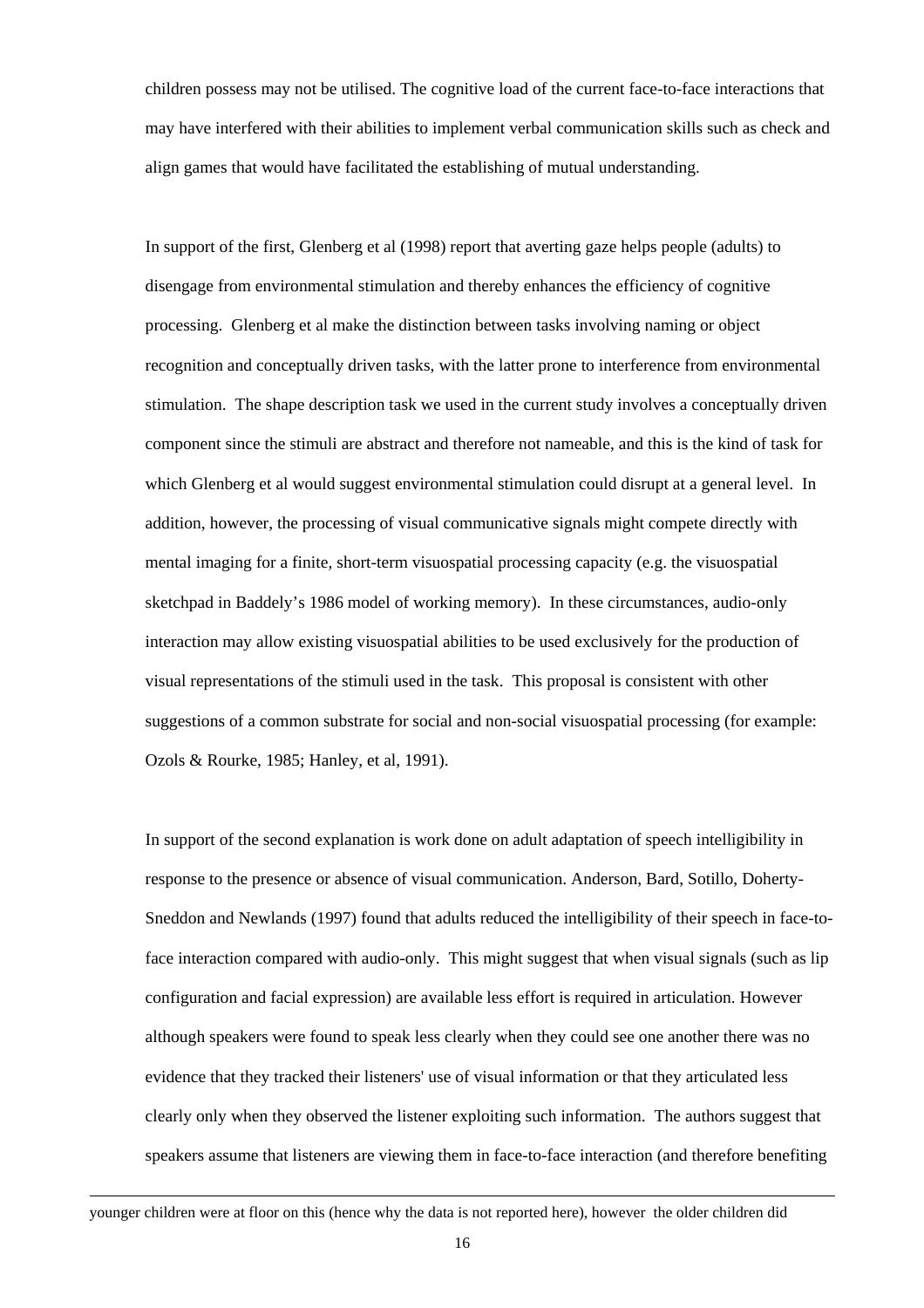from visual information). In audio-only interaction speakers articulate more clearly since they know that their listeners cannot take advantage of visual information. In the current study it may be that the children assume that they understand one another better when they can see one another when in fact they do not. Indeed attention to the task materials may detract from important monitoring of feedback information from interlocutors. In contrast, the children take less for granted when they cannot see one another and put more effort into establishing mutual understanding.

For whatever reason, the children accomplished the shape description task better when they couldn't see one another. We were therefore interested in the ways in which their audio-only dialogues differed from their face-to-face ones. Previous work has found that adults adapt to audio-only interaction in particular ways (e.g. Boyle et al, 1994, Doherty-Sneddon et al, 1997). In the current study we wanted to investigate whether any adaptation was evident in the children's dialogues which might have contributed to their improved performance. It was found that the instruction givers used significantly more align games in the unseen interaction. In other words instruction givers attempted to make sure that their instruction followers had understood them more frequently when they could not see them The following extract illustrates the use of an align game in a 10 -year olds dialogue. The initiation of the align game is underlined.

**Instruction giver:** Right, the next one's a pentagon ... no a hexagon with like a wee triangle cut out a red hexagon with a wee ... triangle cut out. You got it? ... You got it? **Instruction follower:** No I don't have any hexagons ... or triangles ... is it ... is it a pentagon? **Instruction giver:** Oh no, it's a pentagon.

Furthermore instruction followers checked their own understanding in the audio-only context more often than in the face-to-face condition. Both these results show that the children adapt their interactional style in audio-only interaction. Such adaptations may partially explain their improved performance in the unseen condition since it may have facilitated the successful establishment of mutual understanding. In support of this, Doherty-Sneddon (1995) reports a correlation between the

-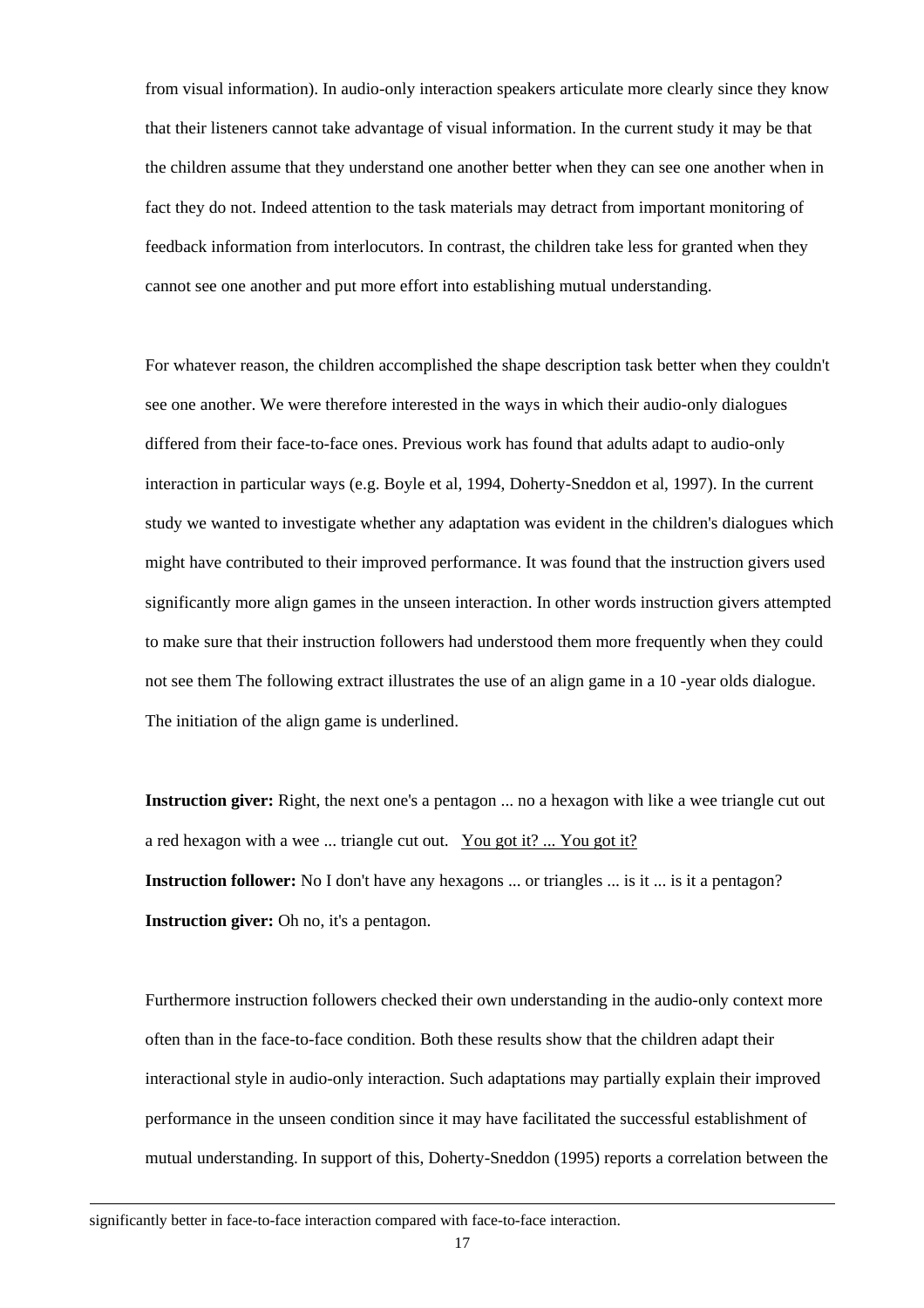number of check games initiated by adults in a problem-solving task and improved task performance. This is consistent with the findings of Lloyd (1992) showing that poor instructions can be compensated for by the message receiver's ability to ask appropriate questions. In other words, audio-only interaction increases the likelihood that children will explicitly check their own and each other's understanding. This in turn provides valuable opportunities to resolve communicative difficulties.

In addition, Doherty-Sneddon (1995) and Anderson, O'Malley, Doherty-Sneddon, Langton, Newlands, Mullin, Fleming and Van der Velden (1997) report that eye gaze often seems to occur in face-to-face interactions at the same points in dialogue structure as additional verbal alignment and checking occurs in audio-only dialogues. These authors suggest that align and check games in audio-only interaction may substitute for visual strategies in face-to-face interaction (such as looking at the facial expression of an interlocutor). If the children are attending to their task materials then access to visual feedback information might be affected, and they may presume that they fully understand one another when they do not.

The question remains whether the changes in verbal strategy reflect an adaptation to the loss of visual communication signals (as previous research has suggested e.g. Doherty-Sneddon and Kent, 1996). Alternatively it may show a focusing on verbal communication strategies when distracting visual information is reduced. This interpretation is supportive of the Glenberg et al (1998) proposal that disengagement from extraneous environmental information can facilitate cognitive processing.

An analysis of the gazing behaviour of the children was carried out to establish whether or not the children actually looked at one another and to what extent. Overall the amount of gaze while speaking and listening for the children was 20% and 24% of words (spent in either speaking or listening respectively). Argyle (1990) reports that adults typically spend about 40% of speaking time engaged in gaze and 60% of listening time. However these figures come from studies of nonstructured conversations. When there is an object of legitimate attention gazing frequency can decrease dramatically, to as little as 6.4% (Argyle and Graham, 1977). Given the task-oriented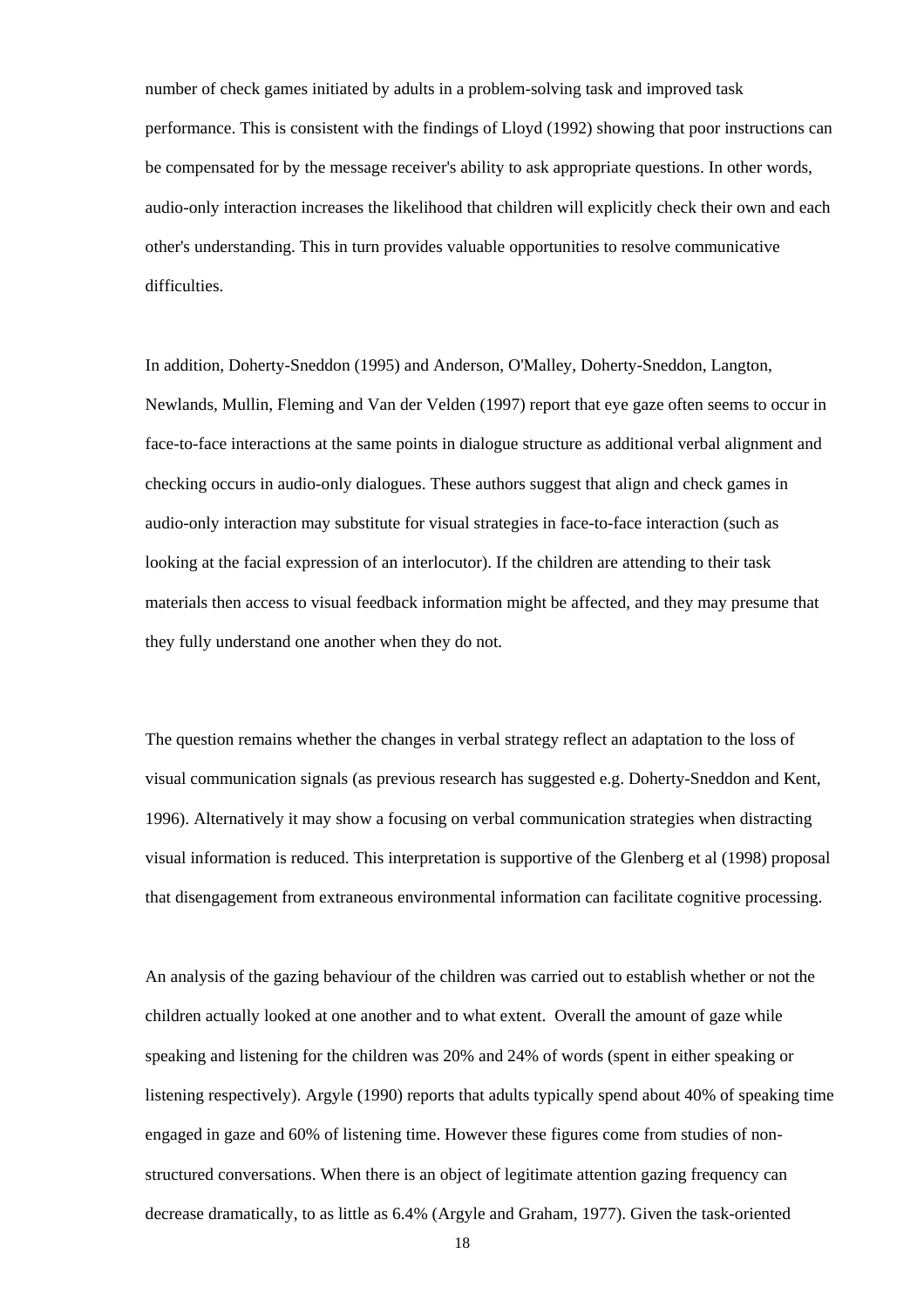nature of the shape description task the levels of gazing by the children are not low in comparison with expected levels of adult gaze. The children therefore do look at one another while doing the shape description task in face-to-face interaction. This suggests that the decline in face-to-face performance is not solely due to the children simply missing important visual information.

In addition, the gaze analyses provided some support for our prediction that visual signals accessed while gazing might produce an increased cognitive load for this task. There was a trend for the younger children to decrease the amount that they gazed in the harder version of the task. With the older children the only change across conditions was that the instruction followers decreased the amount that they gazed at their partners while listening as the task became harder (means  $= 14.8\%$ . 13.5%, and 9.5% respectively). These findings provide some support for the prediction that gaze aversion will increase when tasks become harder in order to decrease the cognitive load associated with gaze (Glenberg et al, 1998).

However if our hypothesis is correct and visual signals interfere with the visuospatial demands of the shape description task we would expect a negative correlation between the frequency of gazing and task success. Pearsons correlations were carried out between the task scores for each level of task difficulty and the percentage of words associated with gaze. Task score and gaze level did not correlate consistently. For the younger children task score and both speaker and listener gaze correlated positively in the easiest and hardest versions of the task. For the older children the only correlation that approached significance was between speaker gaze and task score. Therefore contrary to our expectations (based on our visual interference hypothesis) increasing levels of gaze were related to increasing task performance. This suggests that the children obtained some useful information when they gazed at their partners in face-to-face interaction. These results support the idea that the problem with the face-to-face interactions is that the visual access brings about a communicative style that is less conducive to task success.

These findings have potentially important implications. There may be certain communicative situations where social signals may interfere with other cognitive activities, which implies that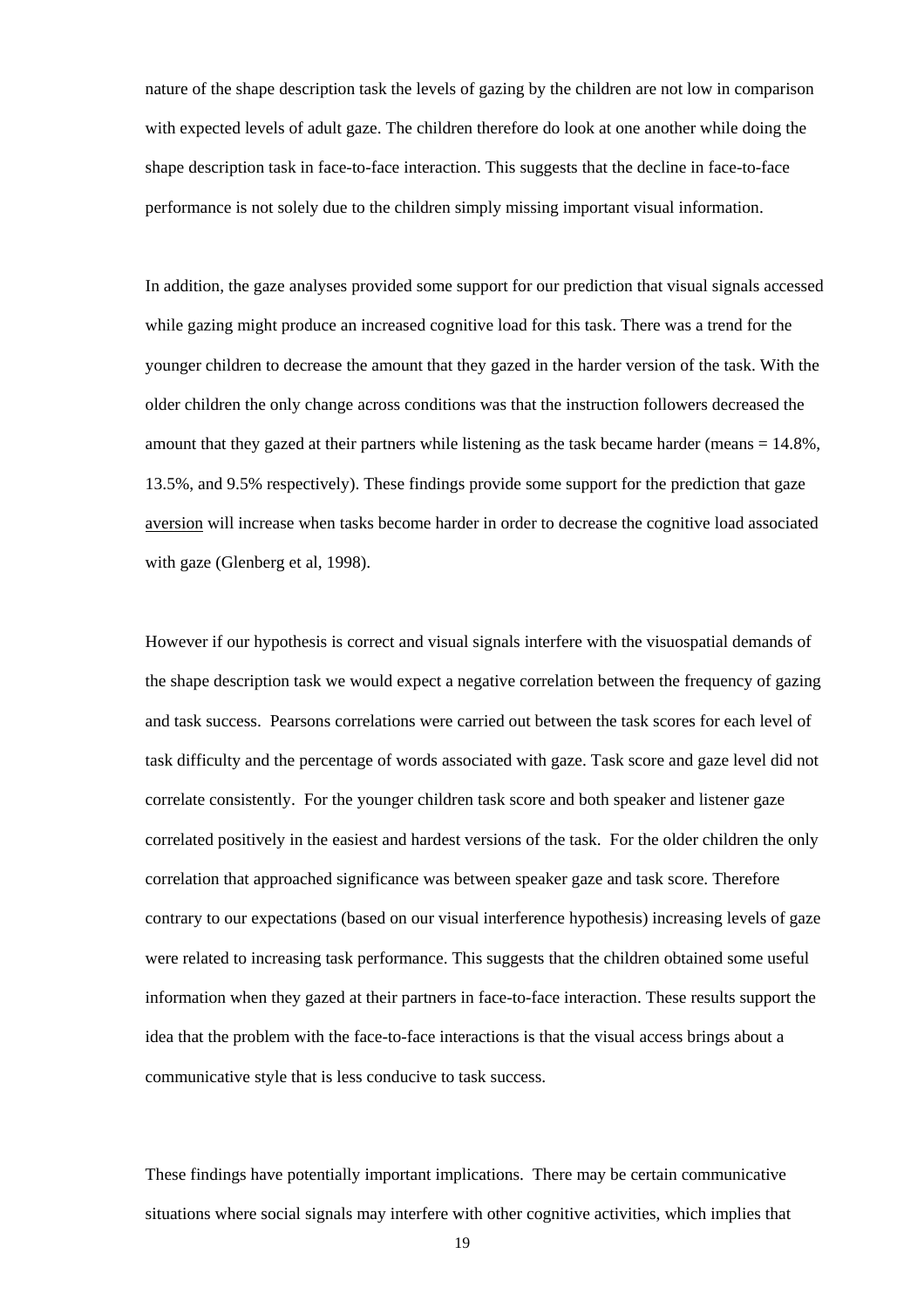certain kinds of activities – e.g. the learning of geometrical concepts, may be more difficult if conducted in an environment rich in social cues. This does not negate the potentially important role that visual social signals serve in many other types of communication as discussed by Doherty-Sneddon and Kent (1996), but suggest that we must not assume that visual signals will always be beneficial.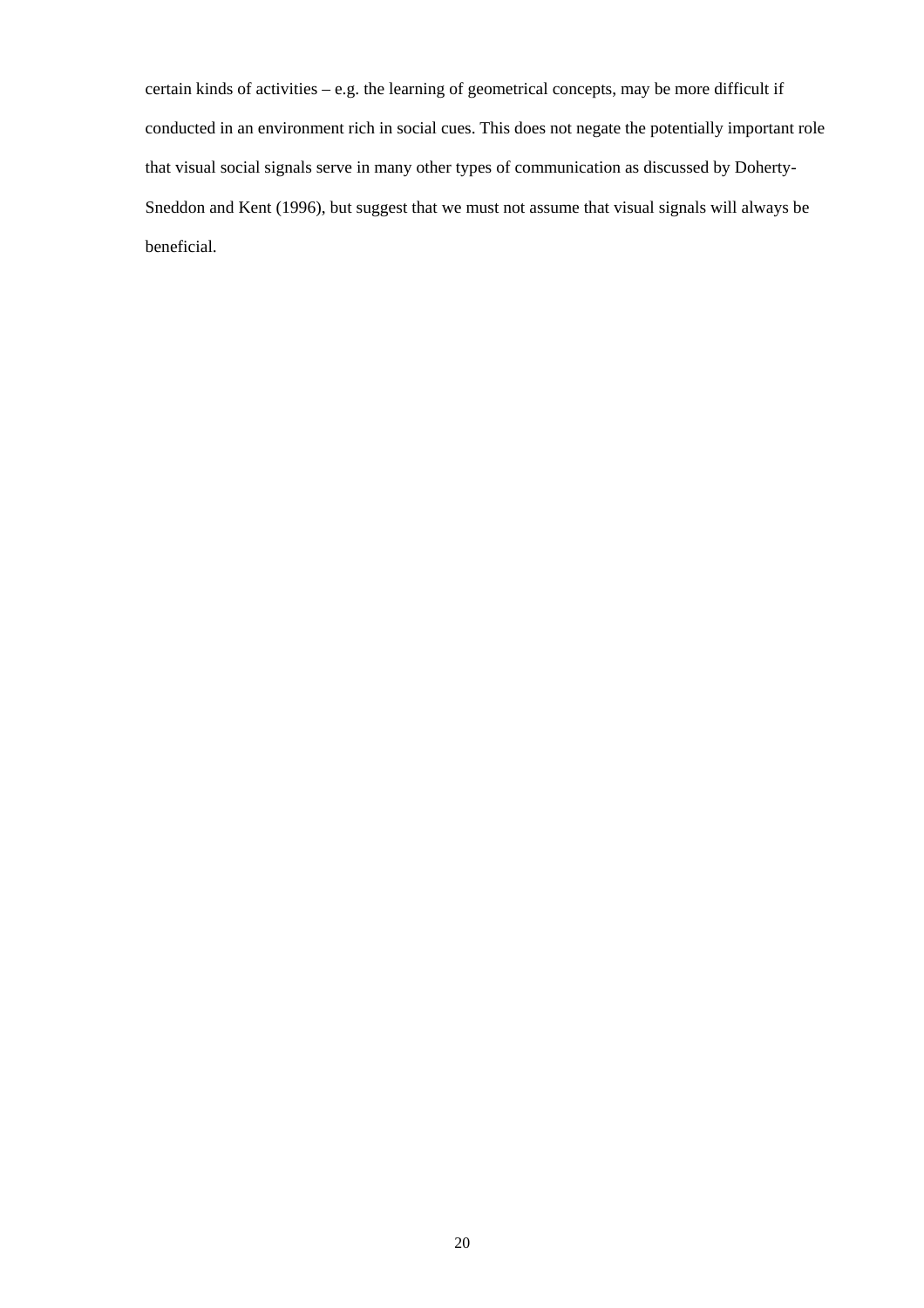#### **References**

Anderson, A.H., Bard, E., Sotillo, C., Doherty-Sneddon, G., & Newlands, A. (1997). The effects of face-to-face communication on the intelligibility of speech. Perception and Psychophysics, 59, 580- 592.

Anderson, A.H., O'Malley, C., Doherty-Sneddon, G. Langton, S., Newlands, A., Mullen, J., Fleming, A. & Van der Velden, J. (1997). The impact of VMC on collaborative problem solving: an analysis of task performance, communicative process and user satisfaction. In A.J. Sellen, Finn & S. Wilbur (Eds) Video Mediated Communication. LEA.

Argyle, M. (1990). Bodily Communication. Routledge: London.

Baddeley, A. W. (1986). Working Memory. Oxford: Oxford Univeristy Press.

Beattie, G.W. (1981). The Regulation of Speaker Turns in Face-to-Face Conversation: Some Implications for Conversation Semiotica, 34, 55-70.

Boyle, E.A., Anderson, A.H., & Newlands, A. (1994). The Effects of Visibility on Dialogue and Performance in a Cooperative Problem Solving Task. Language and Speech, 37 (1), 1-20.

Chapanis, A., Ochsman, R.B., Parrish, R.N., & Weeks, G.D. (1972). Studies in interactive communication: the effects of four communication modes on the behaviour of teams during cooperative problem-solving. Human Factors, 14, 487-509.

Church, R.B. & Goldin-Meadow, S. (1986). The Mismatch between Gestures and Speech as an Index of Transitional Knowledge. Cognition, 23, 43-71.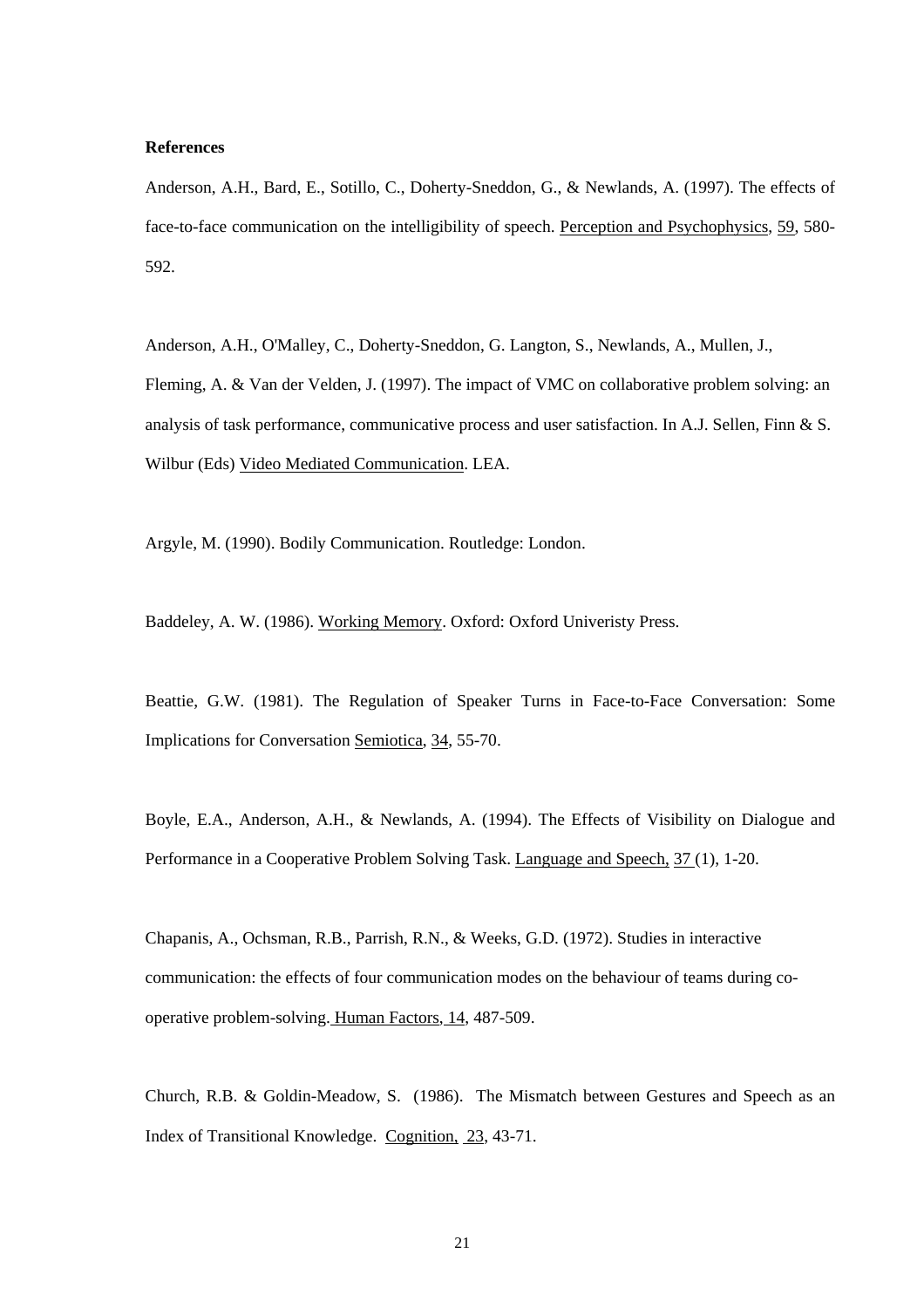Clark, H.H, & Brennan, S.E. (1991). Grounding in Communication. In L.B. Resnick, J. Levine, & S.D. Teasley (Ed's), Perspectives on Socially Shared Cognition.Washington, D.C.: American Psychological Association.

Doherty-Sneddon, G. (1995). The Development of Conversational and Communication Skills. Unpublished PhD Thesis, University of Glasgow.

Doherty-Sneddon, G. & Kent, G. (1996). Visual signals in children's communication. Journal of Child Psychology and Psychiatry, 37, 949-959.

Doherty-Sneddon, G., Anderson, A., O'Malley, C., Langton, S., Garrod, S. & Bruce, V. (1997). Face-to-face and video-mediated communication: a comparison of dialogue structure and task performance. Journal of Experimental Psychology: Applied, 3, 105-125.

Ellyson, S.L., Dovidio, J.F., & Corson, R.L. (1981). Visual differences in females as a function of self-perceived expertise. Journal of NonverbalBehaviour, 5, 164-171.

Feyereisen, P., and de Lannoy J.D. (1991). Gesture and Speech*.* Cambridge University Press.

Fish, R.S., Kraut, R.E., Root, R.W, & Rice R. (1993). Video asTechnology for Informal Communication. Communications of ACM, 36, 48-61.

Glenberg, A.M., Schroeder, J.L., & Robertson, D. A. (1998). Averting the gaze disengages the environment and facilitates remembering. Memory and Cognition, 26, 651-658.

Glucksberg, S., Krauss, R.M., & Weisberg, R. (1966). Referential Communication in Nursery School Children: Method and Some Preliminary Findings. Journal of Experimental Child Psychology, 3, 333-342.

Goldin-Meadow, S. Wein, D. & Chang, C (1992). Assessing Knowledge Through Gesture: Using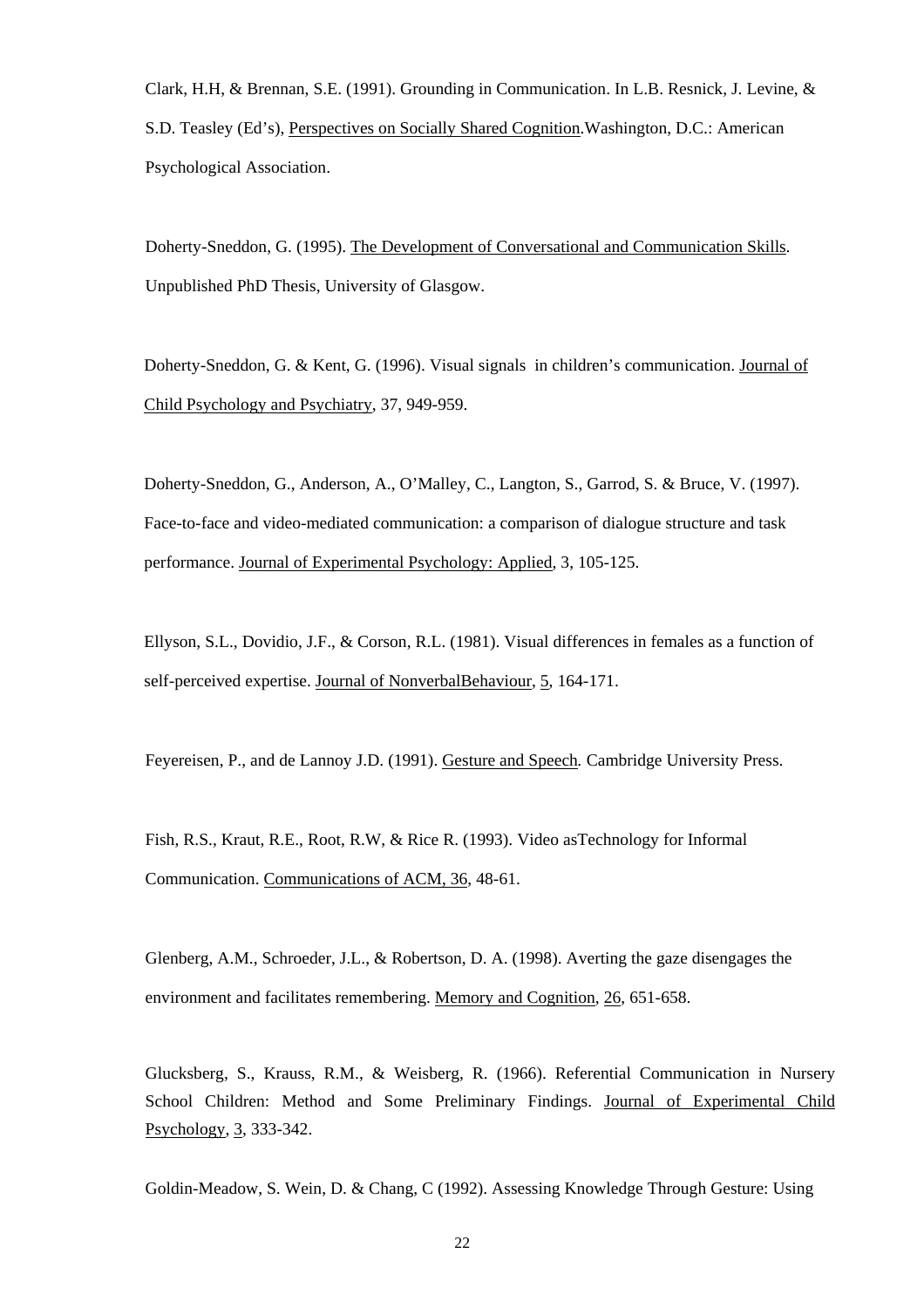Children's Hands to Read Their Minds*.* Cognition And Instruction, 9(3), 201-219.

Hanley, J.R., Young, A.W., & Pearson, N.A. (1991). Impairment of the visuo-spatial sketch pad. Quarterly Journal of Experimental Psychology Human Experimental Psychology, 43A(1), 101-125

Houghton, G., & Isard, S. (1987). Why to speak, what to say, and how to say it*.* In P. Morris (Ed) Modelling Cognition, Wiley, (pp.249-267).

Kowtko, J., Isard, S., & Doherty, G. (1991). Conversational Games in Dialogue. Technical report HCRC publications University of Edinburgh. A. Lescardes (ed).

Lloyd, P. (1992). The role of clarification requests in children's communication of route directions by telephone, Discourse Processes, 15, 357-374.

McEwan, R. (1997). Communication Across Different Media: The Importance of Seeing as well as Hearing for Preschool Children. Unpublished M.Sc. Thesis, University of Stirling.

McNeill, D. (1985). So You Think Gestures are Non-verbal? Psychological Review, 92, 350-371.

Ozols, E.J., & Rourke,B.P. (1985). Dimensions of social sensitivity in two types of learningdisabled children. In Neuropsychology of learning disabilities: Essentials of subtype analysis. (Byron P. Rourke, Ed.), pp. 281-301. Guilford Press, New York, NY, US

Power, R. (1979). The Organisation of Purposeful Dialogues*.* Linguistics, 17, 107-152.

Short, J., Williams, E., & Christie, B. (1976*).* The Social Psychology of Telecommunications*.*  London.Wiley.

Sinclair, J.M. & Coulthard, R.M. (1975). Towards an analysis of discourse: The English used by teachers and their pupils*.* London: Oxford University Press.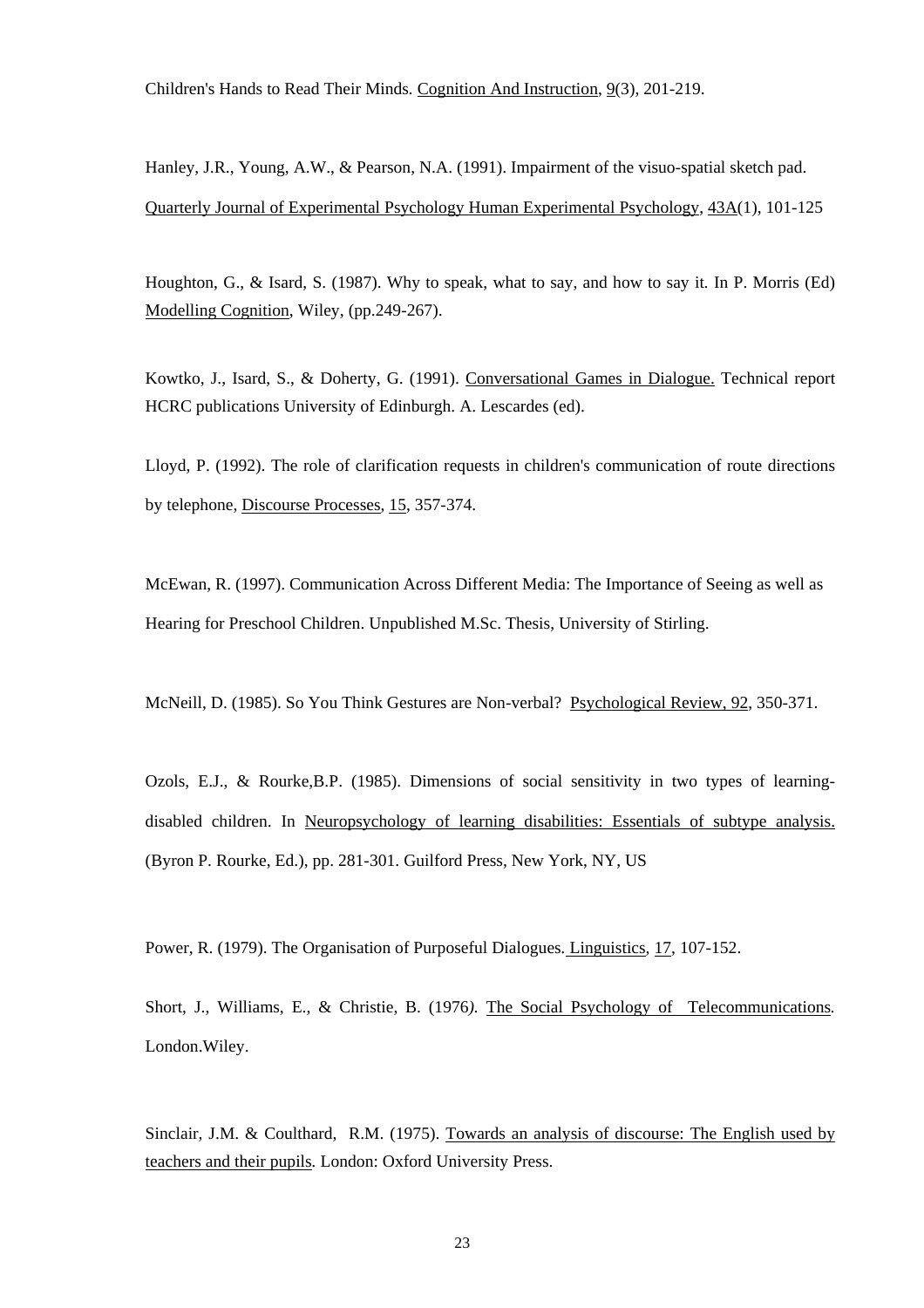Williams, E. (1977). Experimental Comparisons of Face-to-Face and Video Mediated

Communication. Psychological Bulletin, 84, 963-976.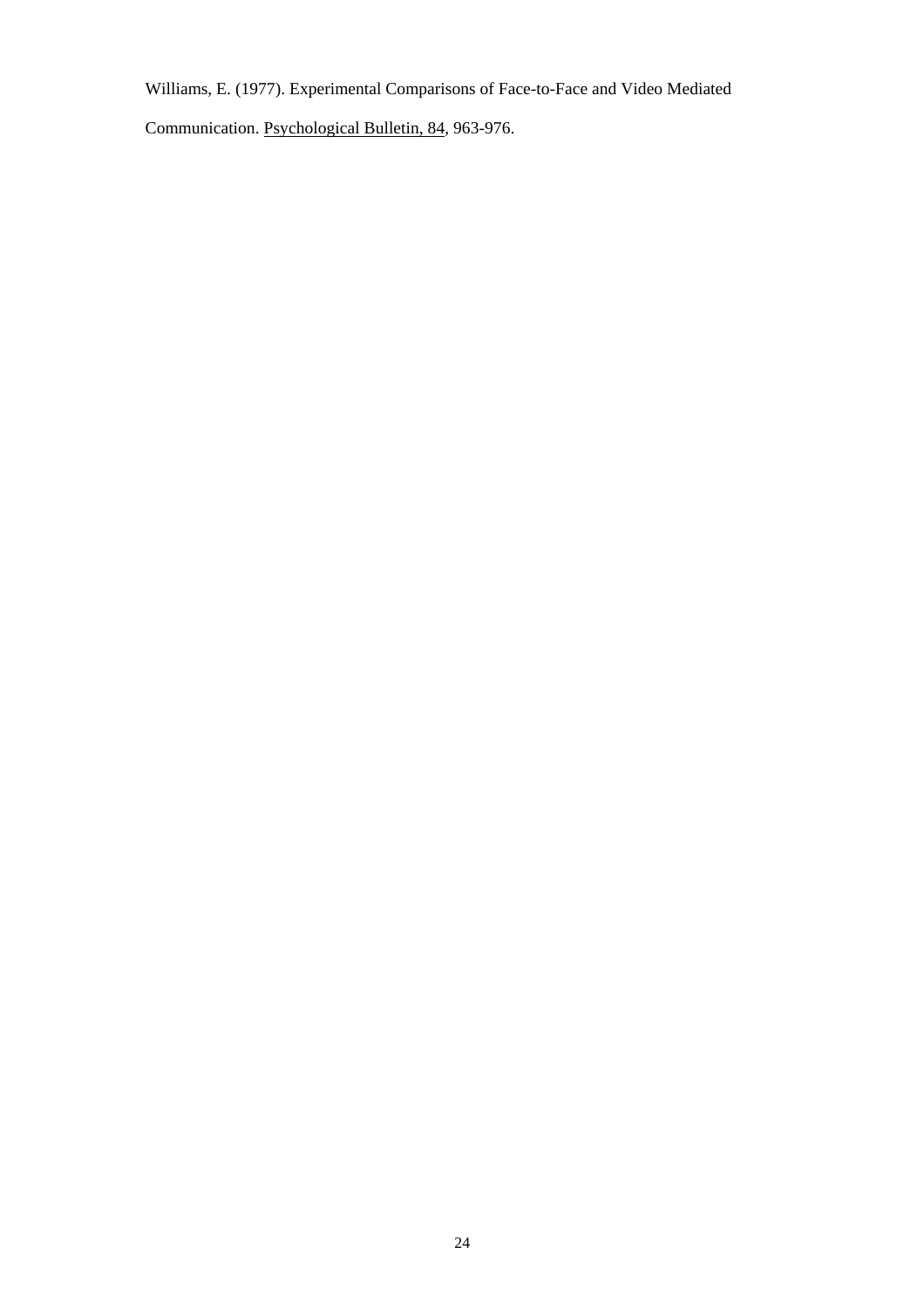# **Table 1. Mean shape description performance scores (maximum score = 5) in face-to-face and audio-**

## **only interaction**

|                       | Shape description 1 | Shape description 2 | Shape description 3 |
|-----------------------|---------------------|---------------------|---------------------|
| 6 years face-to-face  | 3.43                | 2.71                | 1.57                |
| 6 years audio only    | 3.71                | 3.71                | 2.28                |
| 10 years face-to-face | 4.19                | 4.19                | 2.38                |
| 10 years audio-only   | 4.81                | 4.56                | 2.88                |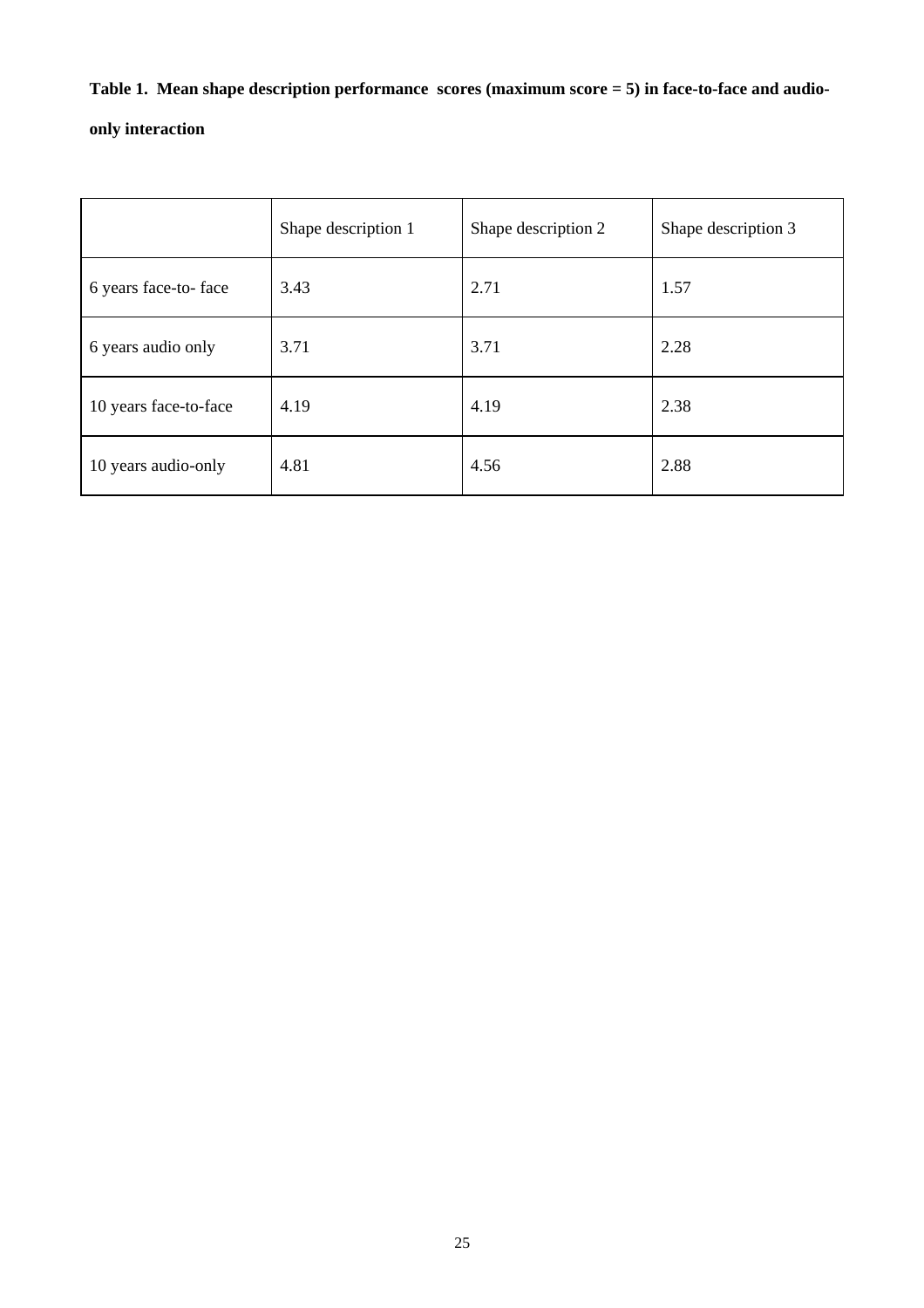## **Table 2. Mean number of words spoken in shape description task in face-to-face and audio-only**

### **interaction**

|                        | Shape description 1 | Shape description 2 | Shape description 3 |
|------------------------|---------------------|---------------------|---------------------|
| Face-to-face: 6 years  | 54.0                | 89.8                | 88.4                |
| Audio-only: 6 years    | 79.5                | 117.6               | 176.1               |
| Face-to-face: 10 years | 62.1                | 79.7                | 119.5               |
| Audio-only: 10 years   | 68.2                | 94.0                | 150.8               |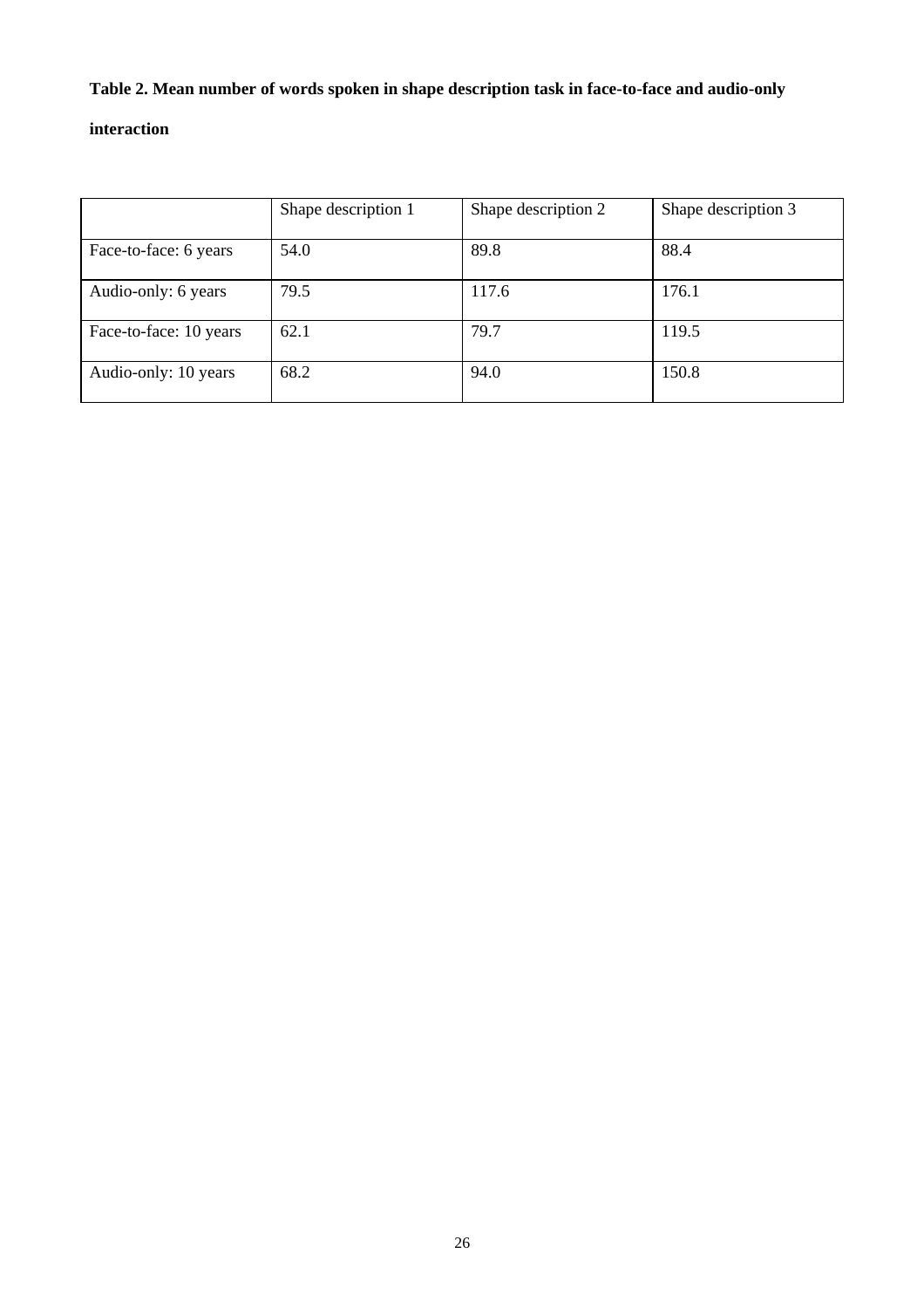## **Table 3. Mean number of Align Games in face-to-face and audio-only dialogues**

|              | Shape description 1 | Shape description 2 |
|--------------|---------------------|---------------------|
| Face-to-face | .42                 | .77                 |
| Audio-only   | 1.31                | 2.0                 |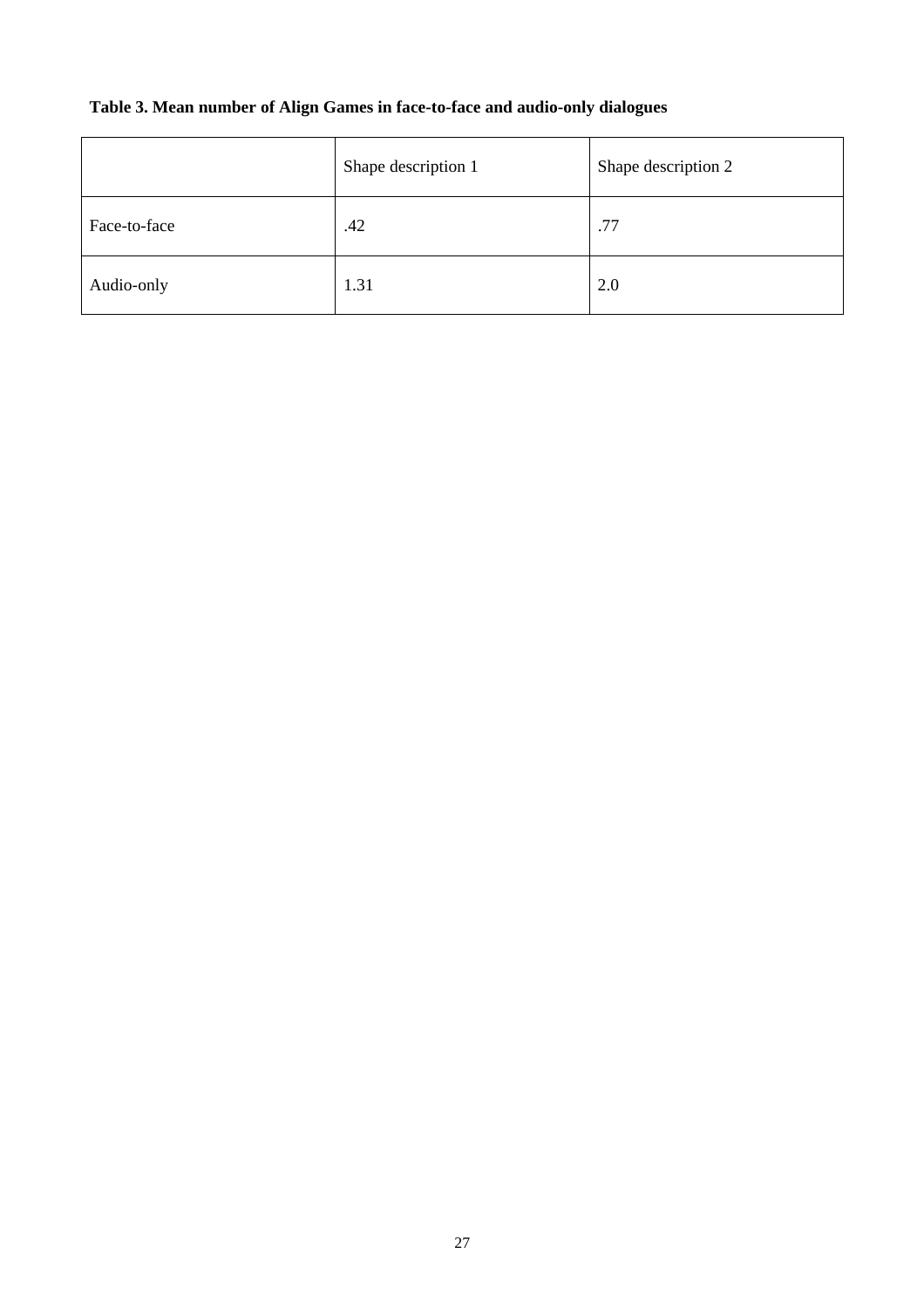|                                    | Shape description 1 | Shape description 3 |
|------------------------------------|---------------------|---------------------|
| Instruction giver: face-to-face    | .03                 | .13                 |
| Instruction giver: audio-only      | .07                 | .24                 |
| Instruction follower: face-to-face | 2.33                | 3.87                |
| Instruction follower: audio-only   | 2.77                | 7.63                |

## **Table 4. Mean number of Check Games in face-to-face and audio-only dialogues.**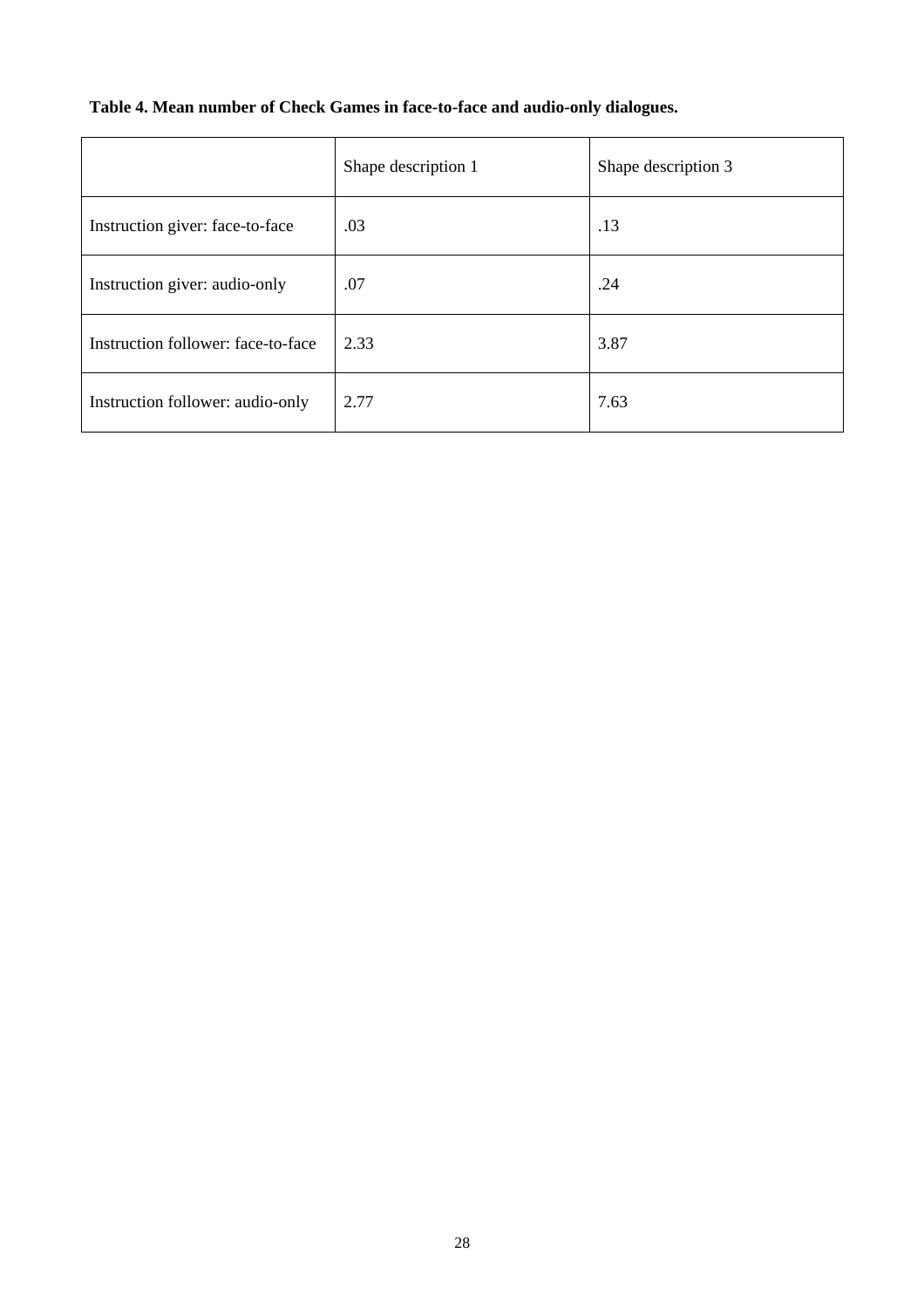## **Figure caption.**

Figure 1. A set of blocks used in the shape description task. The far right column are the instruction giver's blocks, the other are the instruction follower's.